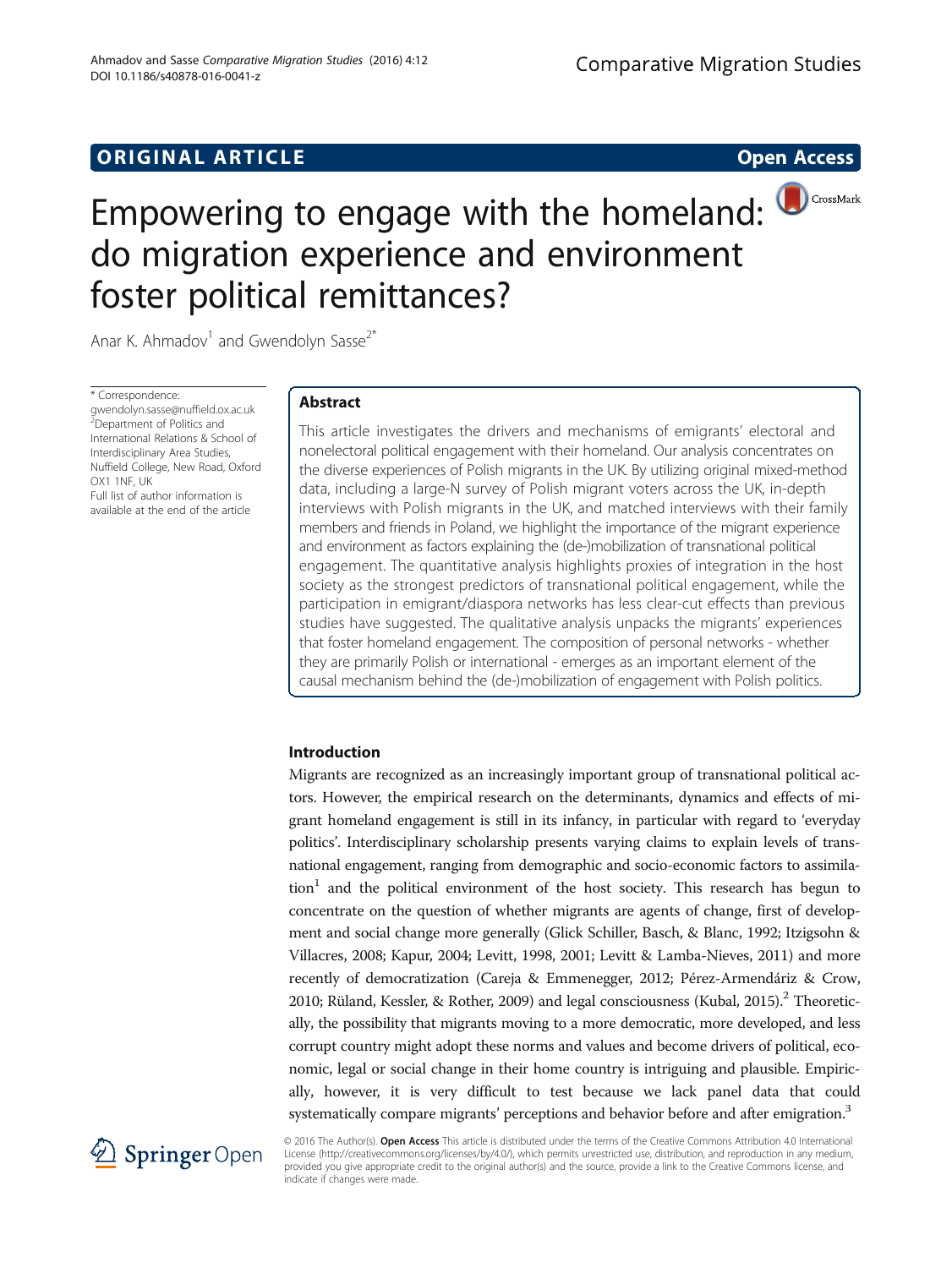In this article, we seek to understand a natural prior of emigrants' making a difference in their homeland, namely the factors that affect such transnational engagement. Specifically, we investigate potential effects of three factors: integration into the host society, emigrant networks, and destination characteristics. We also explore potential causal mechanisms that link the migration experience to emigrants' political engagement with their country of origin. Our research utilizes novel quantitative and qualitative micro-level data focusing on the migrants' own voice. We aim to make an empirical contribution to the discussion about social and political remittances (Glick Schiller, Bash, & Blanc, [1992;](#page-23-0) Goldring, [2004;](#page-23-0) Itzigsohn, Dore, Hernandez, & Vazques [1999;](#page-23-0) Levitt, [1998](#page-24-0), [2001\)](#page-24-0) by analyzing the factors that (de-)mobilize transnational engagement

We place the experiences of Polish migrants in the UK within a larger comparative framework of analysis. The UK is an advanced industrialized society with a long history of immigration, and the recent Polish migrants belong to a prominent group of migrants from a transition country (or new democracy) who have headed to a longestablished democracy. They are also an example of an immigrant group settling (temporarily or more permanently) throughout their host country rather than clustering in one or few cities or regions. Such geographic dispersion provides us with additional leverage to explore the role of sub-national variation in destination characteristics on emigrants' transnational engagement.

We combine data from our survey of Polish migrants who voted in the 2010 Polish presidential elections in different locations across the UK with evidence from interviews with current Polish migrants in the UK and their family members or friends in Poland. Our large-N analysis supports the hypothesis that a higher degree of integration is linked to less transnational electoral engagement. However, such integration is shown to increase non-electoral transnational engagement in our case. Contrary to what previous studies found, the level of participation in emigrant/diaspora networks does not affect electoral engagement, but it does increase non-electoral engagement. Finally, the sub-national destination characteristics matter less than the national destination differences highlighted in recent research.

The qualitative data widens the sample profile beyond migrant voters, unpacking the migrants' own perception of integration and the nature of their personal networks. A new hypothesis about the international make-up of the migrants' personal network in the host society conditioning political interest in homeland affairs and a wider definition of transnational political engagement emerge from these data for the comparative study of migrants.

#### Theoretical framework

Migrants have increasingly been conceptualized as 'norm entrepreneurs' and 'transnational agents of social change' (Glick Schiller et al., [1992;](#page-23-0) Itzigsohn et al., [1999](#page-23-0); Levitt [1998](#page-24-0), [2001\)](#page-24-0). The 'development-migration nexus' (Kapur, [2004](#page-23-0)) has gradually been extended into the political realm, suggesting a more specific 'democratization-migration' nexus (Rüland et al., [2009\)](#page-24-0). Scholars have argued that migrants are 'new and unaccounted power groups' (Itzigsohn & Villacres, [2008](#page-23-0)) and 'vectors of (…) mass-level type of democratic diffusion' (Pérez-Armendáriz & Crow, [2010\)](#page-24-0).

One level below the macro-level claims about migrants as agents of change, what factors explain the variation in the levels of transnational engagement of emigrants?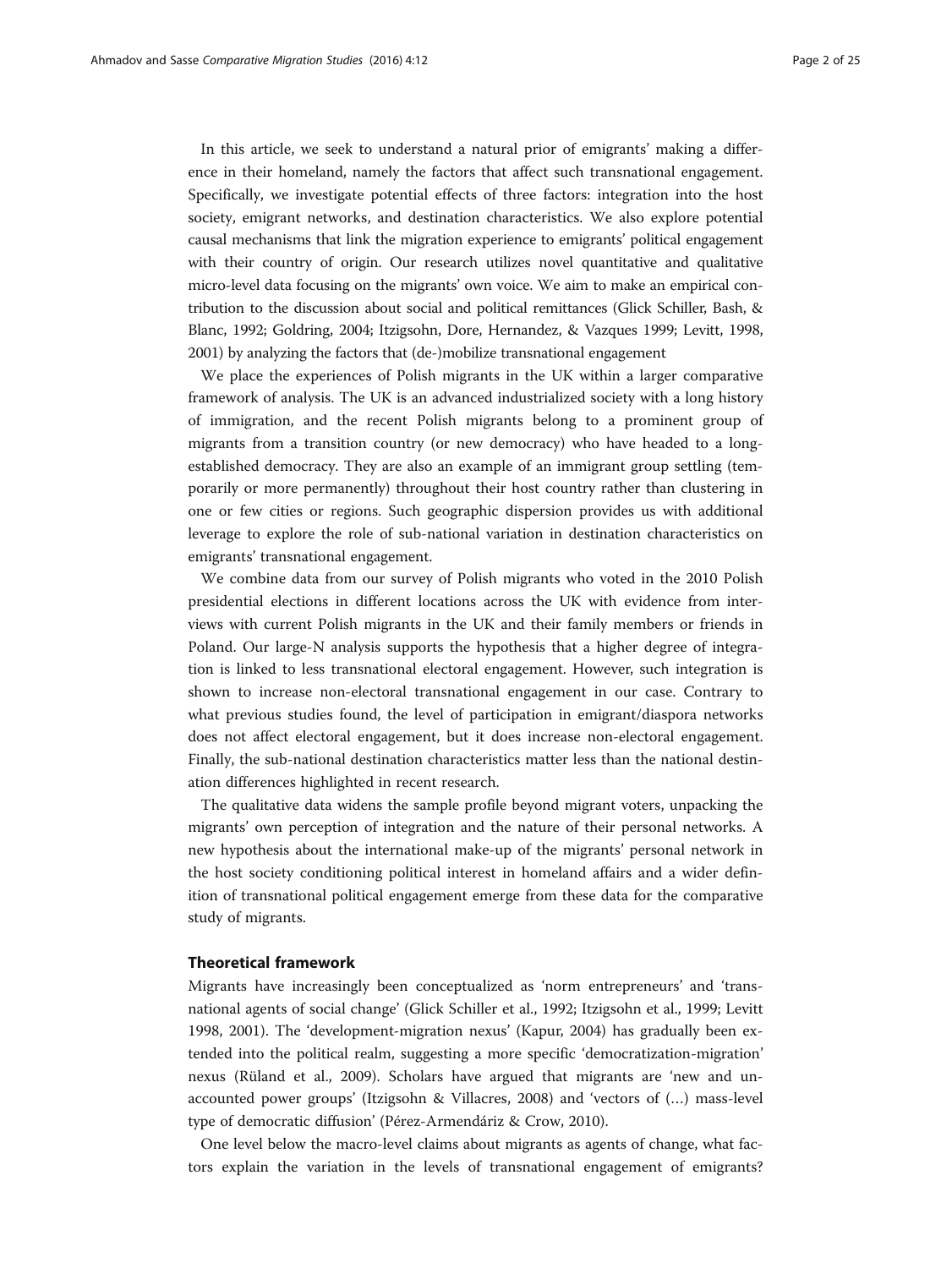Research into this question has remained inconclusive, but the suggested explanatory factors can be summarized along five dimensions, which we explore below: demographic profile, socioeconomic status, integration into the host society, emigrant/diaspora networks, and destination-level factors.

In the Latin American context, married males have been shown to retain more active transnational political ties, in particular in later adulthood (Guarnizo, Portes, & Haller, [2003](#page-23-0); Jones-Correa, [1998](#page-23-0)). Socioeconomic factors such as higher education and occupational status are generally seen as positively correlated with both domestic and transnational political participation (Guarnizo et al., [2003,](#page-23-0) Smith & Bakker, [2005\)](#page-24-0), mainly by providing migrants with the intellectual and economic resources needed for political engagement and access to policy-makers (Burgess, [2014\)](#page-23-0). However, higher education is also associated with higher upward mobility and better chances for integration, which in turn can suppress political engagement (Borjas, [1987;](#page-23-0) Gordon, [1964\)](#page-23-0). An urban vs. a rural origin can similarly affect the likelihood of transnational engagement (Guarnizo et al., [2003](#page-23-0); Lafleur & Sanchez-Dominguez, [2015](#page-23-0)).

Compared to the demographic and socio-economic variables, less is known about the effect of the experience and environment in migration on transnational political engagement. Homeland links and integration into social networks in the host society have been highlighted as increasing transnational engagement (Ahmadov & Sasse, [2016](#page-23-0); Burgess, [2012](#page-23-0); Careja & Emmenegger, [2012](#page-23-0); Soysal, [1997;](#page-24-0) Van Tubergen, Maas, & Flap, [2004](#page-24-0)), as have a political environment in the host society that affords opportunities for inclusion and participation (Burgess, [2014;](#page-23-0) Eggert & Pilati, [2014;](#page-23-0) Escobar, Arana, & McCann, [2015;](#page-23-0) Pérez-Armendáriz & Crow, [2010](#page-24-0)). However, Guarnizo et al., ([2003](#page-23-0)) found that in the Latin American context longer periods of residence, usually associated with lower transnational engagement, seem to provide the economic resources and stability needed for homeland engagement. Similarly, they found no particular effect of naturalization on engagement, whereas previous studies had suggested that the acquisition of citizenship as an expression of deeper integration into the host society lowers homeland engagement.

The role of destination characteristics for transnational engagement – beyond measures of immigrant integration – has only recently attracted attention. Migrants in high-immigrant concentration areas are seen as more likely to engage in homeland politics (Levitt, [2001](#page-24-0)). In areas "where the emigrant vote can be decisive in close contests, candidates have sufficient incentives to carry their electoral campaigns abroad, which means that absentee voters will then be no less exposed to candidates and issues than the electorate at home" (Bauböck, [2003](#page-23-0), p. 714). This, in turn, might make migrants engage politically or reinforce their engagement. By contrast, Guarnizo et al. [\(2003\)](#page-23-0) argue that the size of diaspora networks is positively related to homeland political engagement, while the physical location of diaspora networks does not matter.

Some recent micro-level studies have engaged with the question of whether different host society contexts affect emigrants' political behavior vis-a-vis their home countries. Lafleur and Sánchez-Domínguez ([2015](#page-23-0)) find that the profiles and partisan preferences of Bolivian emigrant voters in the US, Spain, Argentina and Brazil differed across these destinations. Similarly, Escobar, Arana, and McCann [\(2014, 2015\)](#page-23-0); Escobar et al. ([2015](#page-23-0)) show that the city of residence of Colombian immigrants (Miami, New York, London, Paris, and Madrid) influenced their candidate preferences and their intentions to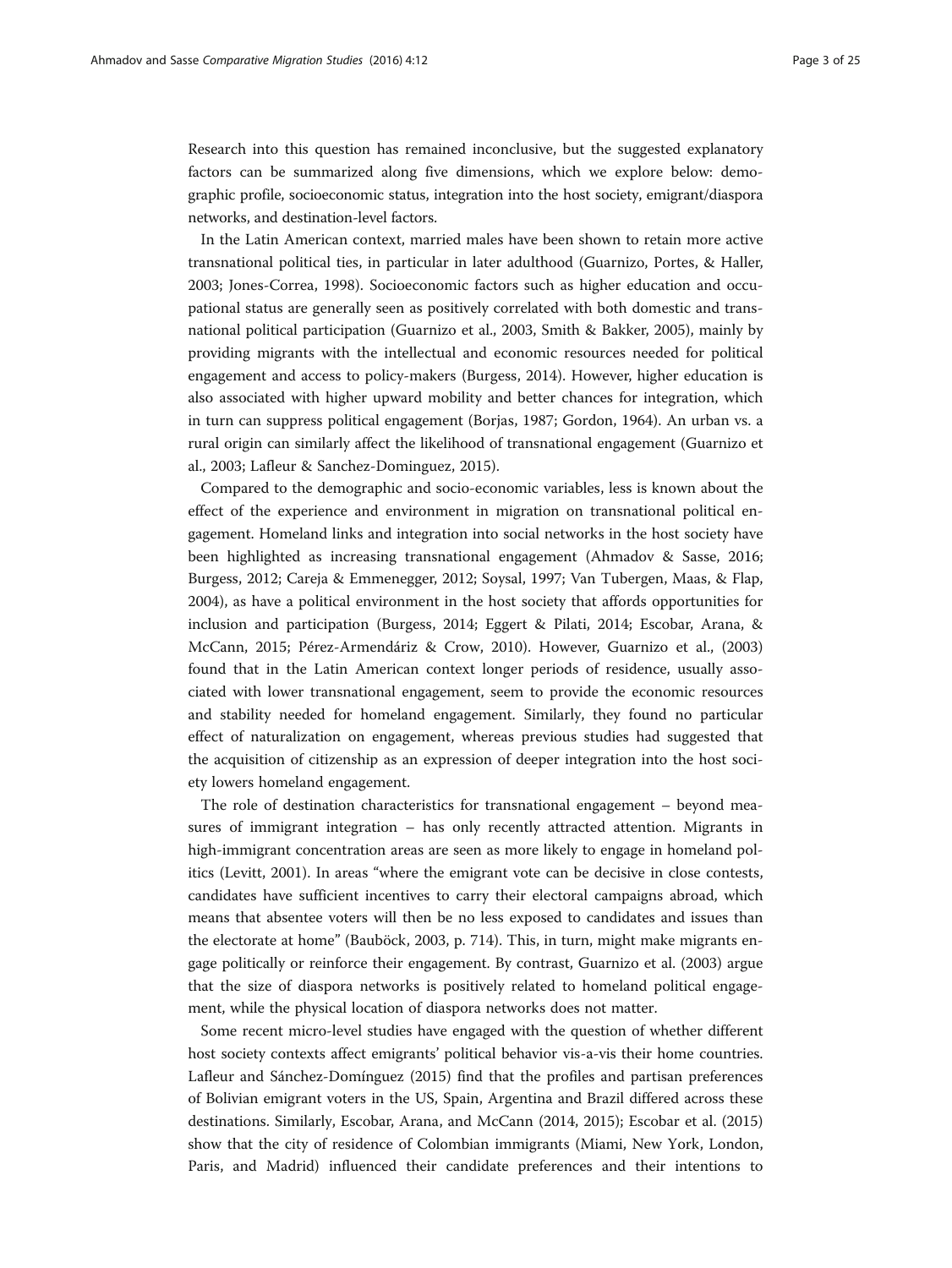participate in the 2010 elections. In their study of Ukrainian migrants across 15 countries, Ahmadov and Sasse ([2016](#page-23-0)) demonstrate that destination matters for different forms of transnational political engagement. The analyses by Doyle and Fidrmuc ([2004](#page-23-0)) of migrant partisan preferences, by Leal, Lee, and McCann [\(2012\)](#page-24-0) of voter turnout, and by Ahmadov and Sasse [\(2016\)](#page-23-0) of the determinants of a range of transnational political activities are among the few studies to date that explicitly incorporate concrete demographic, historical, institutional, economic development and attitudinal variables as destination characteristics. This paper builds on these nascent efforts by applying the same logic to multiple destinations within one host country.

In contrast to quantitative empirical analyses, which have only recently begun to acknowledge the importance of destination characteristics, ethnographic research in migration and urban studies has long highlighted the diversity of lived experiences within and across locations. Scholars have warned against the pitfalls of 'methodological nationalism' (Glick Schiller & Çağlar, [2009](#page-23-0); Wimmer, Schiller, & Nina, [2002\)](#page-24-0) that equates migrants with an ethnic group and generalizes from one or few locations. With regard to recent Polish migration to the UK, White has highlighted the range of migrant backgrounds and motivations in line with this critique, including the migrants' different educational profiles - they tend to be portrayed as predominantly welleducated - and economic push factors experienced across educational profiles (White, [2010](#page-24-0)). Similarly, Ryan, Sales, Tilki and Siara [\(2009\)](#page-24-0) have underlined the diversity of migratory strategies and social networks of Polish migrants in the UK and how the two influence each other (Ryan et al., [2009\)](#page-24-0). In their interview-based study of Polish migrants in two cities in the UK and Germany respectively, Nowicka, Krzyżowski [\(2015a](#page-24-0)) find that Polish migrants' attitudes towards ethnic and cultural diversity are influenced by their environment and the diversity they experience within it (Nowicka & Krzyżowski, [2015a](#page-24-0), Nowicka, M., & Krzyżowski, Ł. Social Distance towards various Minorities among Polish Immigrants: A Comparative Study in Four German and English Cities. Unpublished Paper). These studies not only document the diversity and local context of migration, but also speak to the issue of individual-level change in migration which for the most part escapes the quantitative analysis due to the lack of panel data capturing the migrants' attitudes and behavior before and after migration.

With regard to the determinants of electoral and non-electoral transnational political engagement, this article tests the role of a range of integration-related factors, the significance of emigrant networks, and sub-national destination characteristics in the UK on the basis of original survey data. As discussed above, the first two groups of factors occupy a central place in the study of transnationalism but remain disputed, while the third is an innovation on the recent emphasis on national-level or global city destination characteristics in the survey-based analysis of the preferences and voting behavior of transnationally active migrants. Building on the ethnographic research on individual (Polish) migrants, the second part of this article grounds the notion of integration and the nature of personal networks in the diversity of migrant experiences.

#### Research design

As one of the most sizeable recent groups of immigrants in the UK since 2004, the Poles in the UK make for a fertile case study to explore transnational engagement. The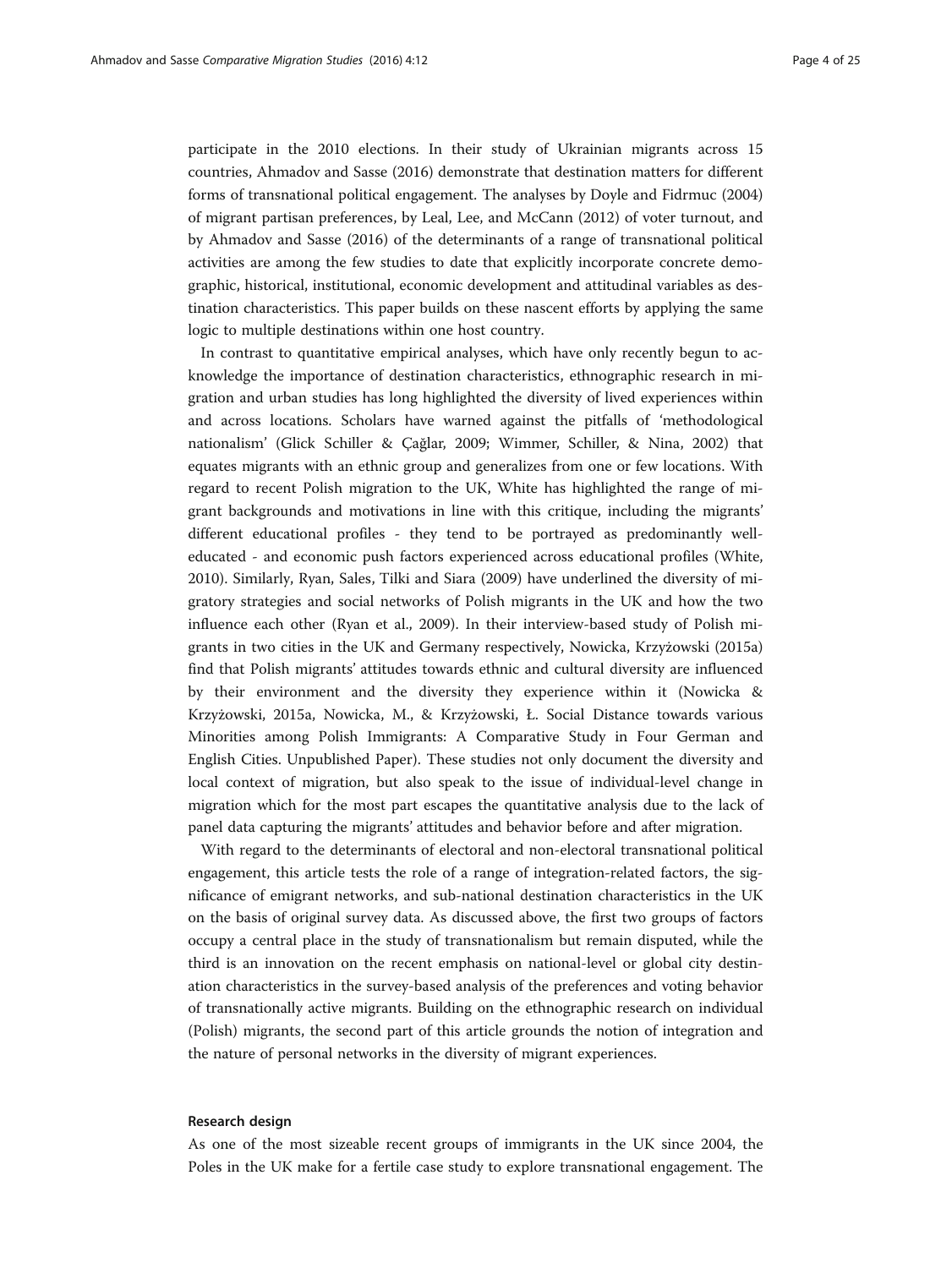2001 UK census put their overall number at 600,000 (ONS, [2001\)](#page-24-0) – a figure that is likely to have underestimated the actual number of Polish migrants. The UK has been the main receiving country of the post-2004 Polish migration in the EU, and the Poles have settled all over the UK. According to the Polish census of 2011 just over 2 million Poles have been abroad for at least 3 months (GUS, [2012\)](#page-23-0). The extent to which fluid forms of migration have become part of people's experience and expectations has led scholars to talk about a new generation of Poles having been 'socialized into migration' (White, [2010,](#page-24-0) p. 578) and 'settling within mobility' (Goździak, [2014,](#page-23-0) p. 1) while continuing a culturally embedded anti-statist tradition (Garapich, [2016](#page-23-0)). On average the Polish migrants to the UK have been young and fairly well educated. In 2004-06, the median age of post-accession Polish migrants in the UK was estimated to be 25 years, compared to 30 years in Ireland and 46 years in the USA (Fihel & Kaczmarczyk, [2009](#page-23-0), p. 35). Okólski and Salt [\(2014](#page-24-0)) have confirmed the overrepresentation of young Polish migrants (20–39 years of age and 20–24 year-olds in particular) going to the UK compared to the average age of all destinations (Okólski & Salt, [2014](#page-24-0), p. 13). Furthermore, a quarter of the immediate post-2004 Polish migrants in the UK were estimated to have a university degree (Fihel & Kaczmarczyk, [2009,](#page-23-0) p. 35). Tertiary education of Polish migrants in the UK has remained significantly above the overall educational level of Polish migrants in the period 1999-2011, decreasing somewhat by 2008-11 (Okólski & Salt, [2014,](#page-24-0) p. 13). Poles in the UK have a predominantly urban background, compared to an average rural profile among Polish emigrants in 1999-2011 (ibid.). Fihel and Kaczmarczyk [\(2009](#page-23-0)) further specify for the period 2004-06 that over 41 % of Polish migrants in the UK came from towns with a population of under 100,000 people and 31 % from rural areas (Fihel & Kaczmarczyk, [2009,](#page-23-0) p. 37). Thus, we treat the recent Polish migrants in the UK as an extreme case (Seawright & Gerring, [2008](#page-24-0)) within the larger reference group of Polish emigrants in general, but not as a deviant case in comparison with other East European migrants in the UK.

The fact that the UK is the home to an older Polish diaspora from the World War II period adds a further layer to the issue of network integration. There are easy and relatively cheap transport and communication links between the UK and Poland, and as EU citizens the Poles who arrived in the UK after Poland's entry into the EU in 2004 benefit from easy access to the labor market, residency and voting rights in local and EU elections. Poland's ongoing process of post-communist democratic and economic consolidation creates inequalities and economic push factors (White, [2010](#page-24-0), [2014\)](#page-24-0) as well as opportunities for homeland engagement and potential impact. However, the overall systemic differences between Poland and the UK – in terms of economic development or the quality of democracy – are more subtle than the distinction between an authoritarian sending country and a democratic receiving country that informs the notion of migrants as agents of democratic change. While the issue of measuring impact on the home country would be even more difficult in this case, it is reasonable to expect that the problematic selection bias regarding the choice of destination is less pronounced.

Random sampling of migrants is notoriously difficult due to the absence of clear sampling frames, and the lack of panel data limits the scope of the findings. Qualitative research tools such as focus groups or in-depth interviews offer the possibility to tap into what concepts like integration mean to individual migrants, what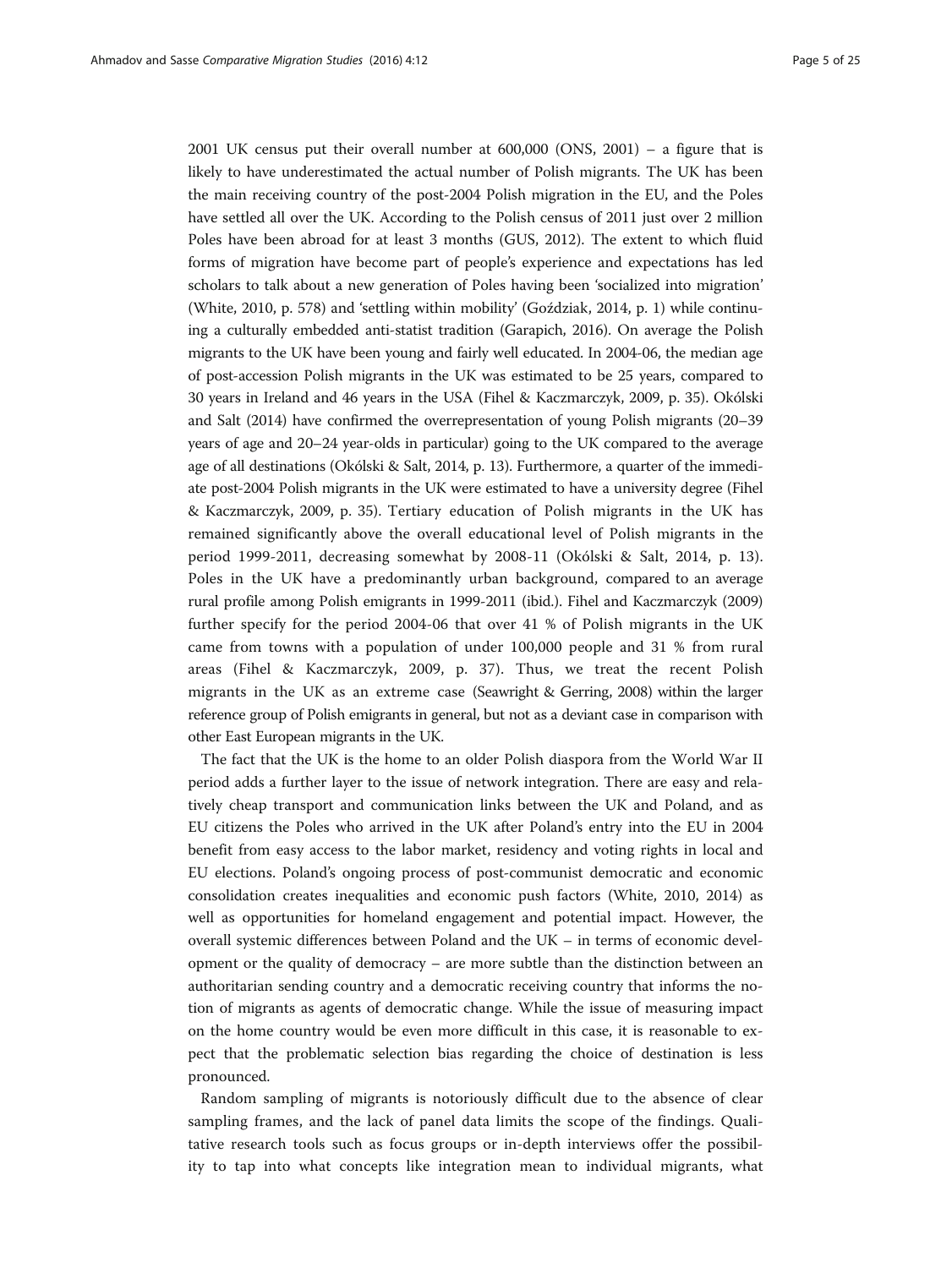kind of networks they are part of, and how they reflect about their own potential change in attitudes or behavior in migration. They highlight the diversity of experiences and may suggest patterns amidst this diversity, but the generalizability of the individual narratives is hard to gauge. Interviews with members of the migrants' personal networks in the homeland help to triangulate the migrants' self-reported stability or change in attitudes or behavior. And although this is not the focus of this article, they also go some way towards establishing the effects of social remittances: the interviews with family members and friends reveal the type of issues discussed with the migrants, knowledge and judgements about life in the UK based on the migrants' impressions, and a potential self-reported change in the nonmigrants' attitudes.

#### Large-N Survey

Table [1](#page-6-0) summarizes our research design. The first part of the analysis is based on our survey of Polish migrants in the UK who turned out in the 2010 Polish presidential elections. Narrowing the focus to this group established a basis for random sampling in front of polling stations across the UK. While this might be a small sub-group of the migrant population at large, it is a significant group with regard to the issue of political remittances.<sup>4</sup> Since the samples we analyze include infrequent and first-time voters, our results may well be applicable to other migrants. Only about half of migrant voters in our sample indicated that they always vote in homeland elections. And only around 39 % of the Polish migrant voters in our sample indicated that they voted in the 2010 election because it was of particular importance. This means that our sample captures individuals beyond the core of transnationally active migrants.

Since our sample is composed of migrants who have voted at least once in homeland elections, they can differ from the population of Polish migrants in the UK in key characteristics that are potential covariates of political behaviour (see McCann, Cornelius, & Leal, [2009](#page-24-0)). A systematic comparison of our sample composition to that of the population at the time of our survey could reveal such differences as well as similarities. The lack of systematic census data on migrants and migrants' mobility makes this an impossible task.<sup>5</sup> However, we deal with this issue to some extent by distinguishing between respondents who indicated that this homeland election was their first while abroad and those who indicated otherwise, and controlling for this variable throughout all regression models. This helps to mitigate the problem that our sample may be dominated by transnationally active migrants who are systematically different from the rest of the population. While it may have drawbacks, the sample of migrants formed during elections can also enhance representativeness as it may better capture mobile or temporary migrants, who are otherwise notoriously difficult to capture in cross-sectional, let alone panel surveys, and censuses (see Burgess, [2014;](#page-23-0) Careja & Emmenegger, [2012;](#page-23-0) Levitz & Pop-Eleches, [2010\)](#page-24-0).

It is also possible that subsamples from different UK regions vary in size disproportionaly to the sizes of the Polish migrant populations in each of these regions. To minimize unequal probability bias, we develop and use weights based on the estimated sampling fraction for each of region (see Guarnizo et al., [2003](#page-23-0)). The sampling fractions were calculated by dividing each regional sample by the estimated number of Polish migrants in eleven of the twelve UK regions drawn from the ONS [\(2009\)](#page-24-0), and their reverse was used in the analysis (Frankel, [1983](#page-23-0); Guarnizo et al., [2003;](#page-23-0) Kish, [1967\)](#page-23-0).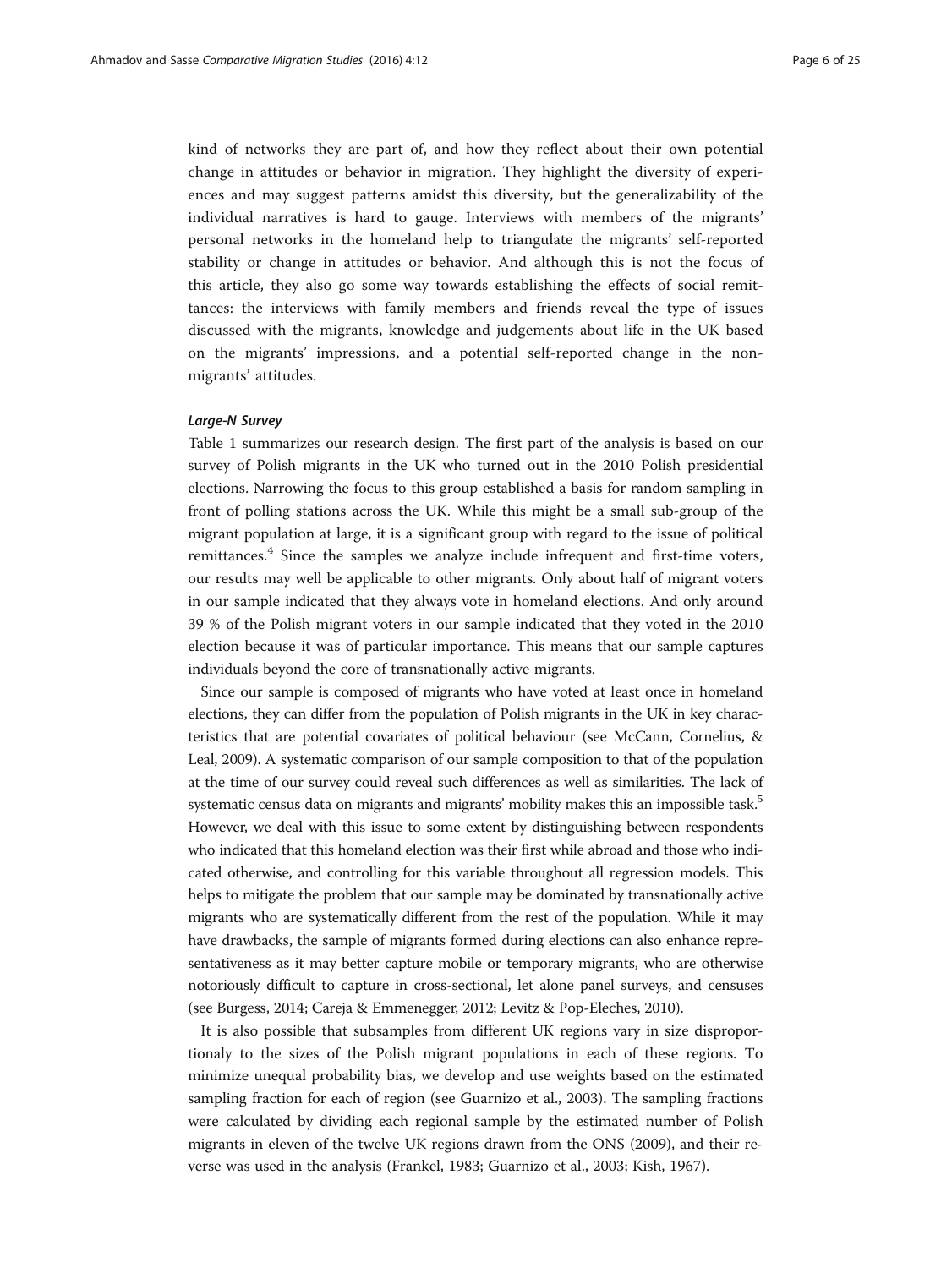# <span id="page-6-0"></span>Table 1 Research Design Summary

| Method                      | Sample                                                                                                               | Sampling                                                                                                                                                                                                           | Observations                                                                             | Instrument                                                                                                                                                    | Analysis                                                                                                                                              |
|-----------------------------|----------------------------------------------------------------------------------------------------------------------|--------------------------------------------------------------------------------------------------------------------------------------------------------------------------------------------------------------------|------------------------------------------------------------------------------------------|---------------------------------------------------------------------------------------------------------------------------------------------------------------|-------------------------------------------------------------------------------------------------------------------------------------------------------|
| Large-N survey              | the UK                                                                                                               | current Polish migrants in Cluster random sampling: cluster<br>sampling of polling stations in the<br>UK during Polish presidential<br>elections; simple random sampling<br>to select respondents at the stations. | 1,694 in polling<br>stations across the UK                                               | Standardized survey questionnaire: covering<br>demographics, migration experience,<br>political and social attitudes, and political<br>and social engagement. | Poisson and logistic regression of<br>homeland political engagement                                                                                   |
| Matched semi-<br>interviews | current Polish migrants in<br>structured narrative the UK and one of their<br>family members or<br>friends in Poland | Heterogeneity (maximum variation)<br>sampling through a range of<br>channels, including church, Polish<br>associations and Internet.                                                                               | 34: 22 migrants in<br>Oxfordshire and 12<br>close contacts in<br>various parts of Poland | Semi-structured narratve interview<br>protocol and questionnaire                                                                                              | Qualitative matched (comparative) text<br>analysis of self-reported views on host-<br>society integration, personal networks,<br>and change in views. |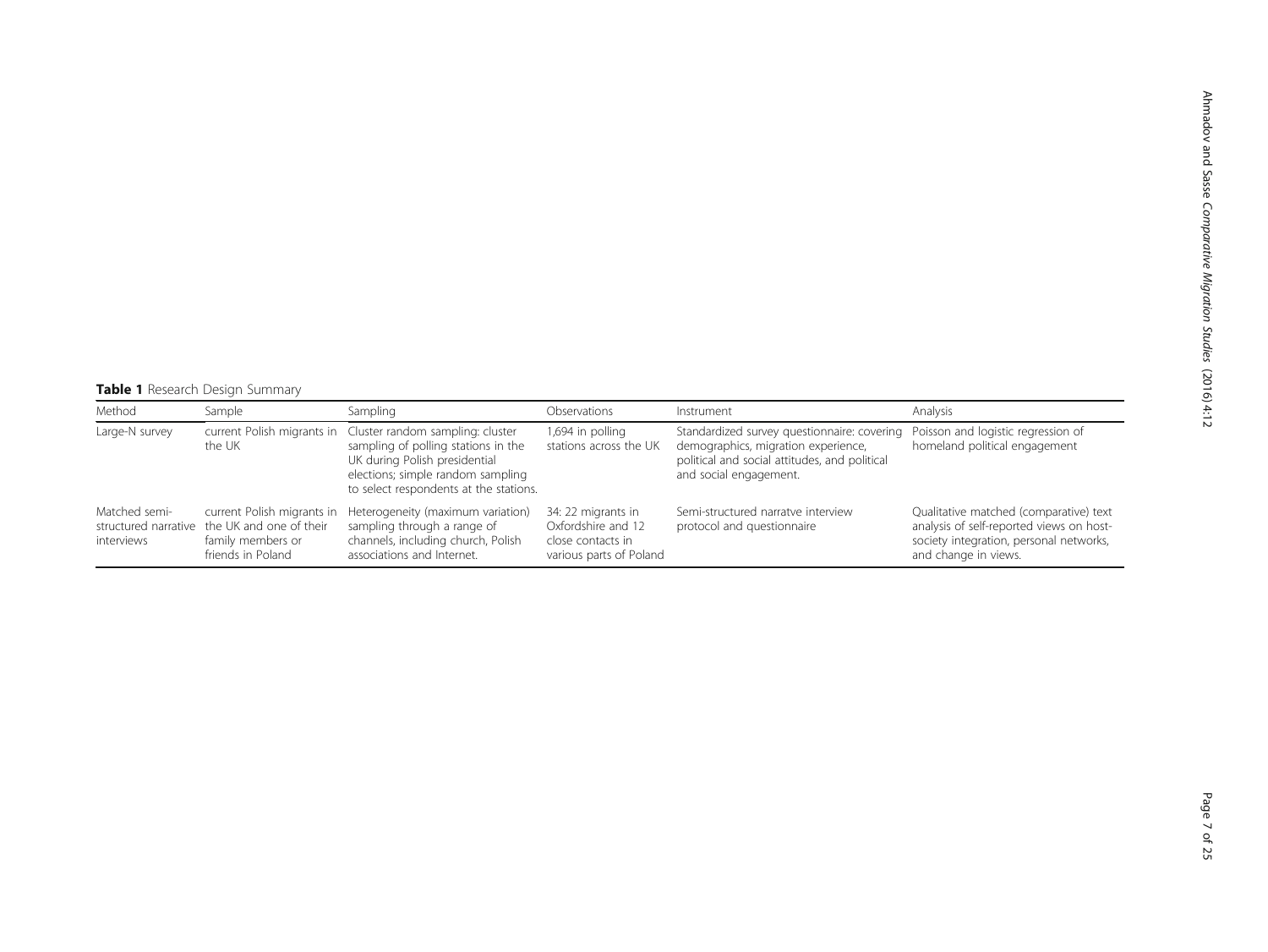#### Dependent variables

We measure transnational political participation by the counts of homeland-related political activities that our respondents engage in, distinguishing between electoral and non-electoral engagement (Table [2\)](#page-8-0). These types of transnational political engagement may be explained by different factors, and the same emigrants may engage to different extents in one or the other type of activities. Our measure of electoral engagement ranges from 0 to 7 and includes seven types of activities: participation in presidential, parliamentary and local elections, membership in Poland-based political party, party or candidate campaigning, campaign donations, and running as an electoral candidate. Since emigrants can contribute to homeland politics through non-electoral engagement (Guarnizo et al., [2003](#page-23-0); Levitt, [1997\)](#page-24-0), we also explore nonelectoral political engagement (ranging from 0 to 2), which includes monetary support to specific initiatives in the homeland locality and homeland lobbying in the host country.

## Independent variables

We measure integration using three variables: the number of years lived in the UK, whether the respondent intends to stay for a period less than 5 years, and dummies for citizenship and residence.

Respondents' integration into emigrant networks is measured first by the count of links to Polish diaspora, including recent and non-recent Polish migrants: whether the respondent was helped at arrival in the UK by recent Polish migrants who were not their family or friends; whether she regularly mixes with the established Polish diaspora members; and whether she has relied on Polish diaspora's support and advice. The other network variables measures which source of support has prevailed for the respondent – homeland- or host-country related. Homeland-related sources are the Polish diplomatic corps, family or friends who arrived before, the church, Polish job agencies, and other Polish migrants. Host-country sources are UK's local authorities and charities, and migrants of other nationalities in the UK.

Finally, we use three measures of destination region characteristics: for economic development level we use gross value added (GVA) per capita (ONS, [2015](#page-24-0)); for emigrant density we use the log ratio of estimated Polish population to NUTS1 regional population in 2010; and for the level of tolerance in the region we use regional percentages who disagree with the statement "It is a good thing that Britain is a multiracial society" (Ipsos MORI, [2004\)](#page-23-0).

Our controls include demographics (age, gender and marital status), socioeconomic status (educational attainment and current occupation), whether the respondent's departure from Poland included a political motive, whether she originates from Warsaw, whether she is from Western or Eastern Poland, the frequency of remittances sent, the frequency of contact with family and friends in Poland, and whether the respondent has previously voted in Polish elections from abroad. We use the dummy for Warsaw because previous residence in a capital city can entail political socialization conducive to higher electoral engagement. It can also be negatively correlated with non-electoral engagement because the latter benefits from the local ties' density that is characteristic of rural locations. We use the regional West-East dummies to control for potential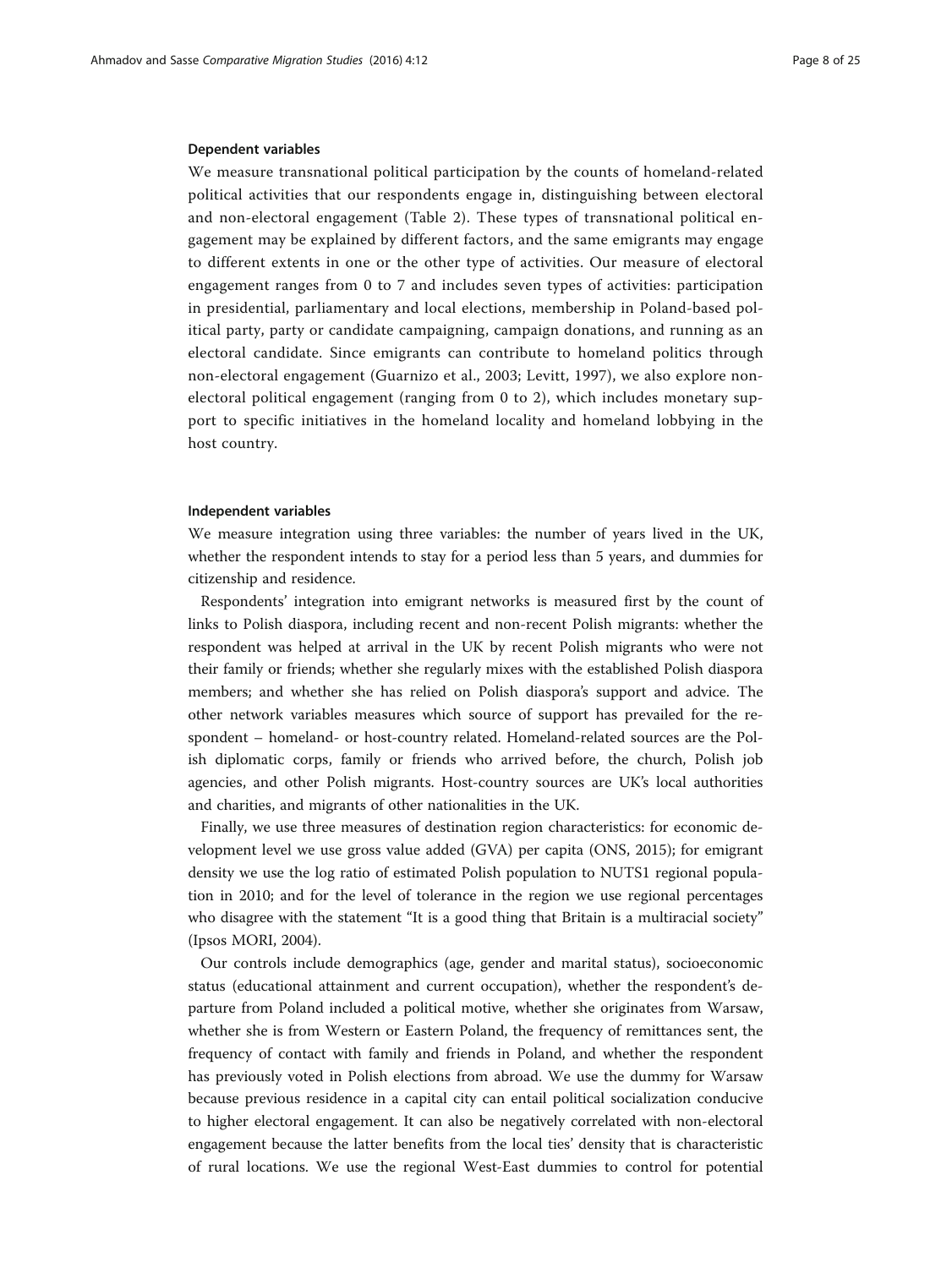| Variable                             | Measurement                                                                                                                                               | Number Mean |       | <b>SD</b> |
|--------------------------------------|-----------------------------------------------------------------------------------------------------------------------------------------------------------|-------------|-------|-----------|
| Dependent                            |                                                                                                                                                           |             |       |           |
| Electoral engagement                 | Count of engagement in homeland-related electoral<br>political activities                                                                                 | 1694        | 1,89  | 1,00      |
| Non-electoral engagement             | Count of engagement in homeland-related non-electoral<br>1694<br>political activities                                                                     |             | 0,54  | 0,62      |
| Independent                          |                                                                                                                                                           |             |       |           |
| Integration:                         |                                                                                                                                                           |             |       |           |
| Time in migration                    | Years of residence in the UK in 2010                                                                                                                      | 1682        | 4,64  | 4,18      |
| Temporary migrant                    | $1 =$ intended duration of stay is between 3 months and<br>5 years                                                                                        | 1694        | 0,38  | 0,49      |
| Double citizen                       | $1 =$ citizen of the UK and homeland citizen                                                                                                              | 1694        | 0,03  | 0,16      |
| Permanent resident                   | $1 =$ homeland citizen and permanent resident in the UK                                                                                                   | 1694        | 0,44  | 0,50      |
| Temporary resident                   | Reference category                                                                                                                                        |             |       |           |
| Emigrant networks:                   |                                                                                                                                                           |             |       |           |
| Diaspora links                       | A count of types of links with the Polish emigrant<br>community in the UK (range: 0-3)                                                                    | 1694        | 0,26  | 0.49      |
| Network source                       | The difference between homeland-related and host-<br>country sources of support; values above 0 indicate<br>prevalence of homeland sources and vice versa | 1694        | 0,46  | 0,66      |
| Destination (UK regions):            |                                                                                                                                                           |             |       |           |
| GVA per capita                       | Log Gross Value Added (GVA) per head, in GBP, by<br>NUTS1, 2009                                                                                           | 1694        | 9.95  | 0.28      |
| Emigrant density                     | Logged ratio of estimated Polish migrant population<br>to NUTS1 region population, 2010                                                                   | 1694        | 1.34  | 0.41      |
| Multiracial attitudes                | Percent who disagree that "It is a good thing that<br>Britain is a multiracial society" by NUTS1, 2004<br>(NI not included in the original study)         | 1641        | 15.19 | 6.25      |
| Controls                             |                                                                                                                                                           |             |       |           |
| Demographic:                         |                                                                                                                                                           |             |       |           |
| Age                                  | Respondent's age in years                                                                                                                                 | 1682        | 33,09 | 9,96      |
| Gender                               | $1 =$ male: $0 =$ female                                                                                                                                  | 1582        | 0,45  | 0,50      |
| Marital status                       | $1 =$ married; $0 =$ otherwise                                                                                                                            | 1694        | 0,41  | 0,49      |
| Socioeconomic status:                |                                                                                                                                                           |             |       |           |
| College graduate                     | $1 = yes$ ; 0 = otherwise                                                                                                                                 | 1615        | 0,04  | 0,19      |
| High school graduate                 | $1 = yes$ ; $0 = otherwise$                                                                                                                               | 1615        | 0,67  | 0,47      |
| Did not graduate from<br>high school | Reference category                                                                                                                                        |             |       |           |
| Manager                              | $1 = yes$ ; $0 = otherwise$                                                                                                                               | 1621        | 0.05  | 0.22      |
| Blue-collar                          | $1 = yes$ ; $0 = otherwise$                                                                                                                               | 1621        | 0.40  | 0.49      |
| Unemployed                           | $1 = yes$ ; 0 = otherwise                                                                                                                                 | 1621        | 0.05  | 0.21      |
| Student                              | $1 = yes$ ; 0 = otherwise                                                                                                                                 | 1694        | 0.01  | 0.11      |
| Retired                              | $1 = yes$ ; 0 = otherwise                                                                                                                                 | 1621        | 0.00  | 0.06      |
| White-collar                         | Reference category                                                                                                                                        |             |       |           |
| Origins:                             |                                                                                                                                                           |             |       |           |
| Political motive for<br>emigration   | $1$ = the respondent's departure from Poland<br>included a political motive                                                                               | 1694        | 0,49  | 1.03      |
| Originates from Warsaw               | $1 = yes$ ; 0 = otherwise                                                                                                                                 | 1694        | 0,11  | 0,32      |
| Originates from Western<br>Poland    | $1 = yes$ ; 0 = otherwise                                                                                                                                 | 1307        | 0,58  | 0,49      |

<span id="page-8-0"></span>Table 2 Descriptive Statistics for Variables Used in the Analysis, Polish Migrants in the UK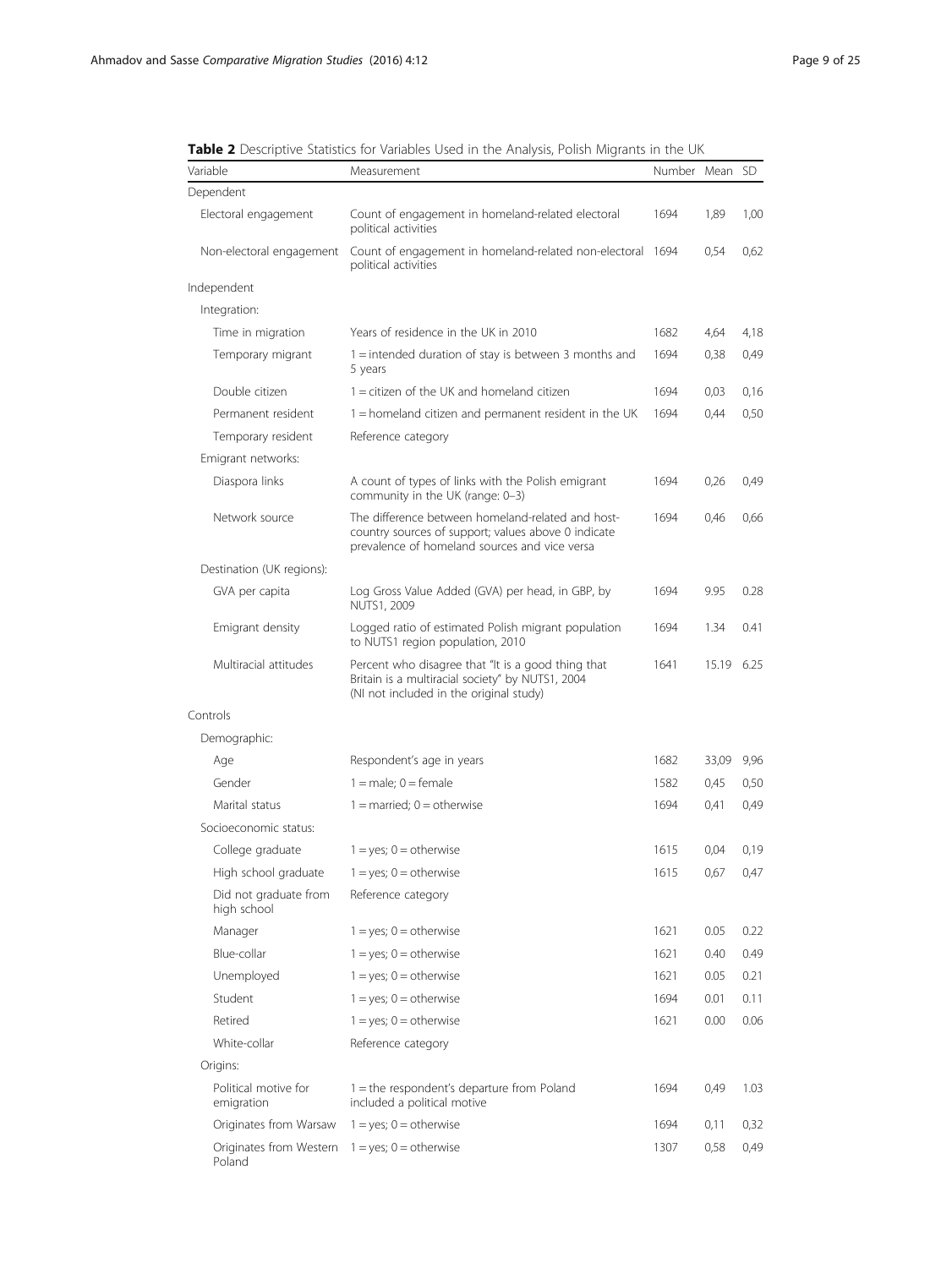| Originates from Eastern<br>Poland | Reference category                                                                                                                      |      |      |       |
|-----------------------------------|-----------------------------------------------------------------------------------------------------------------------------------------|------|------|-------|
| Homeland links:                   |                                                                                                                                         |      |      |       |
| Remittance frequency              | Respondent sends money to family and/or<br>friends in homeland: $2 =$ regularly; $1 =$ sometimes;<br>$0 =$ never.                       | 1681 | 0.67 | 0.76  |
| Contact frequency                 | Frequency of contact with family members and<br>friends in homeland on a 5-point scale; larger<br>values indicate more frequent contact | 1647 | 3.62 | 1.06  |
| First vote abroad                 | $1 = yes$ ; $0 = otherwise$                                                                                                             | 1658 | (165 | () 48 |

Table 2 Descriptive Statistics for Variables Used in the Analysis, Polish Migrants in the UK (Continued)

variation across regions in political participation rates since Polish politics displays strong regional cleavages (see Lafleur & Sánchez-Domínguez, [2015](#page-23-0) on regional differences in political behavior among Bolivian immigrants).

## Sample profile

Table [2](#page-8-0) provides summary statistics of our sample. In terms of demographic profile, respondents are relatively young with an average age of 33.1 years, and about 41 % of them are married. This is roughly in line with the general profile of Polish immigrants in the UK. The sample is relatively equally split by gender. 67 % are high school graduates and only 4 % are college graduates. Around a half are in white-collar occupations, 40 % in blue-collar occupations, 5 % are managers, 5 % are unemployed, and smaller numbers of up to 1 % each are students and retired. We do not find a "capital city bias" as only 11 % of our respondents come from Warsaw. Our sample displays a good balance in regional origins in Poland – 58 % are from Western and 42 % from Eastern Poland.

In line with the general profile of Polish migration into the UK, the average number of years in the UK was about 4.64 years (in 2010). 38 % of respondents indicated that they intended to stay between 3 months and 5 years. Three percent are dual citizens, 44 % are permanent residents, and the rest – the majority (53 %) - are temporary residents. On average, respondents are weakly integrated into Polish migrant community in the UK. Home-country sources of support prevail over host-country sources. For a large group of our respondents  $-65$  %  $-$  the 2010 presidential election, during which they were selected for our study, was their first experience of voting in Polish elections from abroad. This means that our sample is not biased towards regular politically active transnational actors. This is further corroborated by descriptive statistics on transnational political engagement. The average count of electoral engagement is low at around 2 (the maximum is 7) and that of non-electoral engagement is 0.54 (the maximum is 2). Roughly one third of our respondents indicate that their views on Polish politics have changed and that they are more interested in Polish politics compared to when they lived in Poland.

### Estimation

To examine the determinants of transnational electoral and non-electoral political engagement, we estimate Poisson models for our count dependent variables because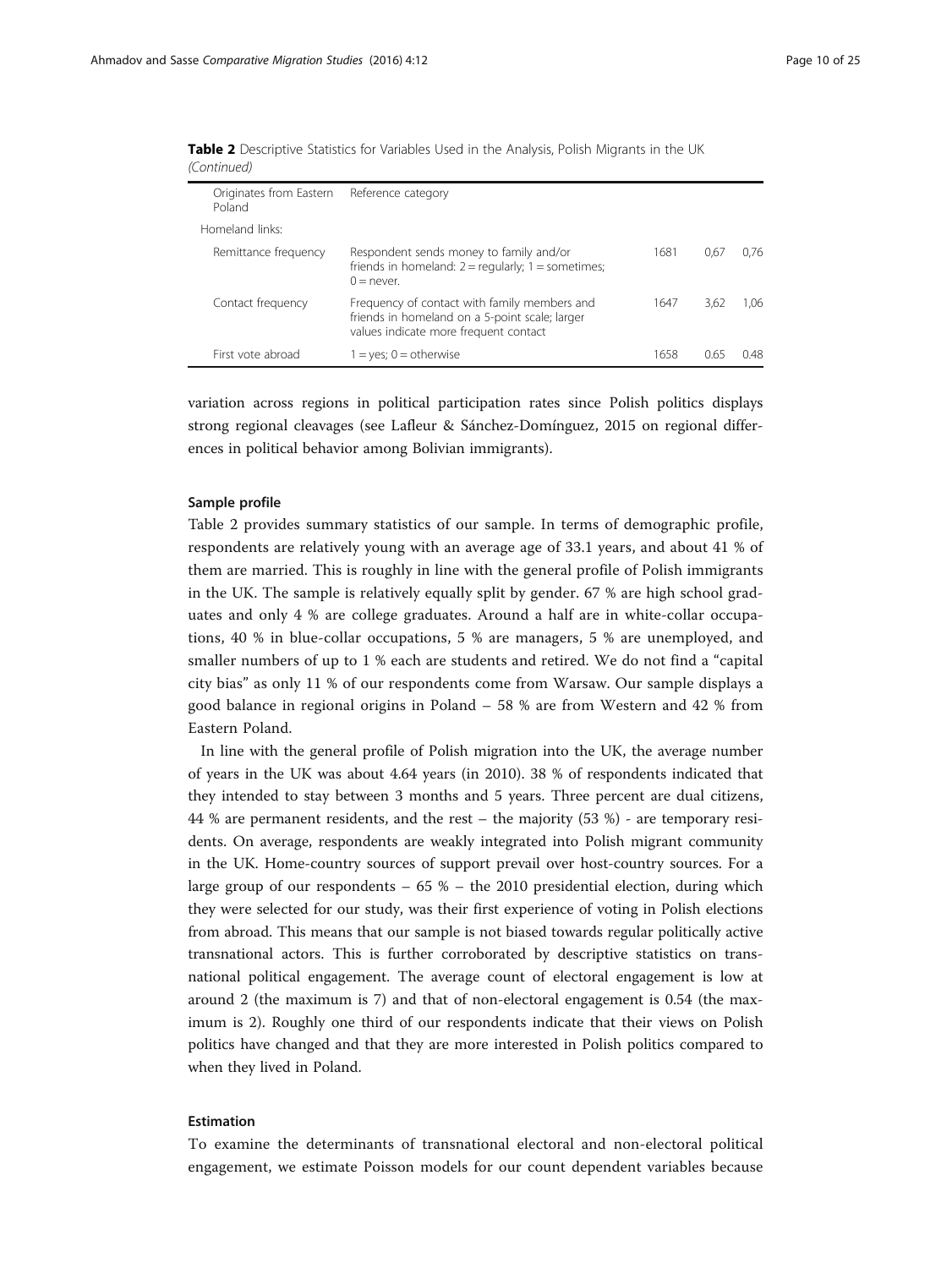linear regression in this case can lead to inconsistent and biased estimates (Guarnizo et al., [2003;](#page-23-0) Long & Freese, [2006\)](#page-24-0). To see whether there are violations to equidispersion assumption, we check whether the conditional mean is smaller than the conditional variance. Since the goodness-of-fit chi-squared test is not statistically significant, there is no sign of over-dispersion in the data and, therefore, Poisson regression is appropriate. For enhanced reliability of parameter estimates, we derive robust standard errors clustered by the UK region of residence (see Cameron & Trivedi, [2009;](#page-23-0) Guarnizo et al., [2003](#page-23-0)). Since the variables measuring the level of tolerance in the region ("multiracial attitudes") and the region of origin in Poland cover smaller samples and because the region of origin can be strongly correlated with being from Warsaw, we estimate separate models for these variables.

## Semi-structured 'matched' interviews

The survey sample includes at least minimally active Polish migrants who voted at least once in 2010. Ideally, we need to broaden our scope from migrant voters to migrants in general in our qualitative research. Here we employ semi-structured in-depth interviews with Polish migrants currently living in the UK and, where permission was granted, with one of their family members or friends based in Poland. This technique, which we are labelling 'matched interviews,' goes one step beyond the self-reported attitudes and behavior in stand-alone biographical narrative interviews and allows us to add a comparative dimension by comparing the migrants' narratives with those of a family member or friend in Poland. This matching helps to validate what the migrants themselves report, but it also points to changes in their attitudes or behavior which they might not recognize in themselves. Interviews with the migrants' relatives and friends in Poland provide a rare glimpse of the migrants' pre-migration socialization and outlook. While the interviews are not representative and cannot systematically test the effects of variables employed in the statistical analysis, they can suggest patterns, typologies and further hypotheses related to the underlying experience of integration, the nature and function of a range of different personal networks, and changes in attitudes or behavior. Individual cases will be chosen from our data to illustrate the patterns emerging from the overall body of interviews.

A total of 34 interviews were conducted between March and June 2014: 22 with migrants in Oxfordshire (mostly Oxford city) and 12 interviewees facilitated a follow-up interview with a close contact in Poland. Interviewees were recruited through a range of different channels (incl. Polish shops, Polish job sites, social media, Polish Saturday school, local Catholic churches, workplaces with Polish employees, such as hotels, restaurants, construction sites, a car plant, and word of mouth) to maximize variation (Glaser & Strauss, [1967\)](#page-23-0) and avoid obvious biases, such as a too similar socio-economic background, a similar length of stay, or membership in particular organizations. The age range of the interviewees is 26–57 years of age, with a majority clustered in the lower age bracket (25–35 years). About half originate in Poland's big cities (Warsaw, Krakow, Wroclaw, Gdansk etc.); the other half comes mostly from small towns (though many have studied or worked in bigger cities before coming to the UK). There is an even gender balance among the interviewees and a roughly even distribution of singles and married migrants/migrants with a partner (about a third have children in the UK).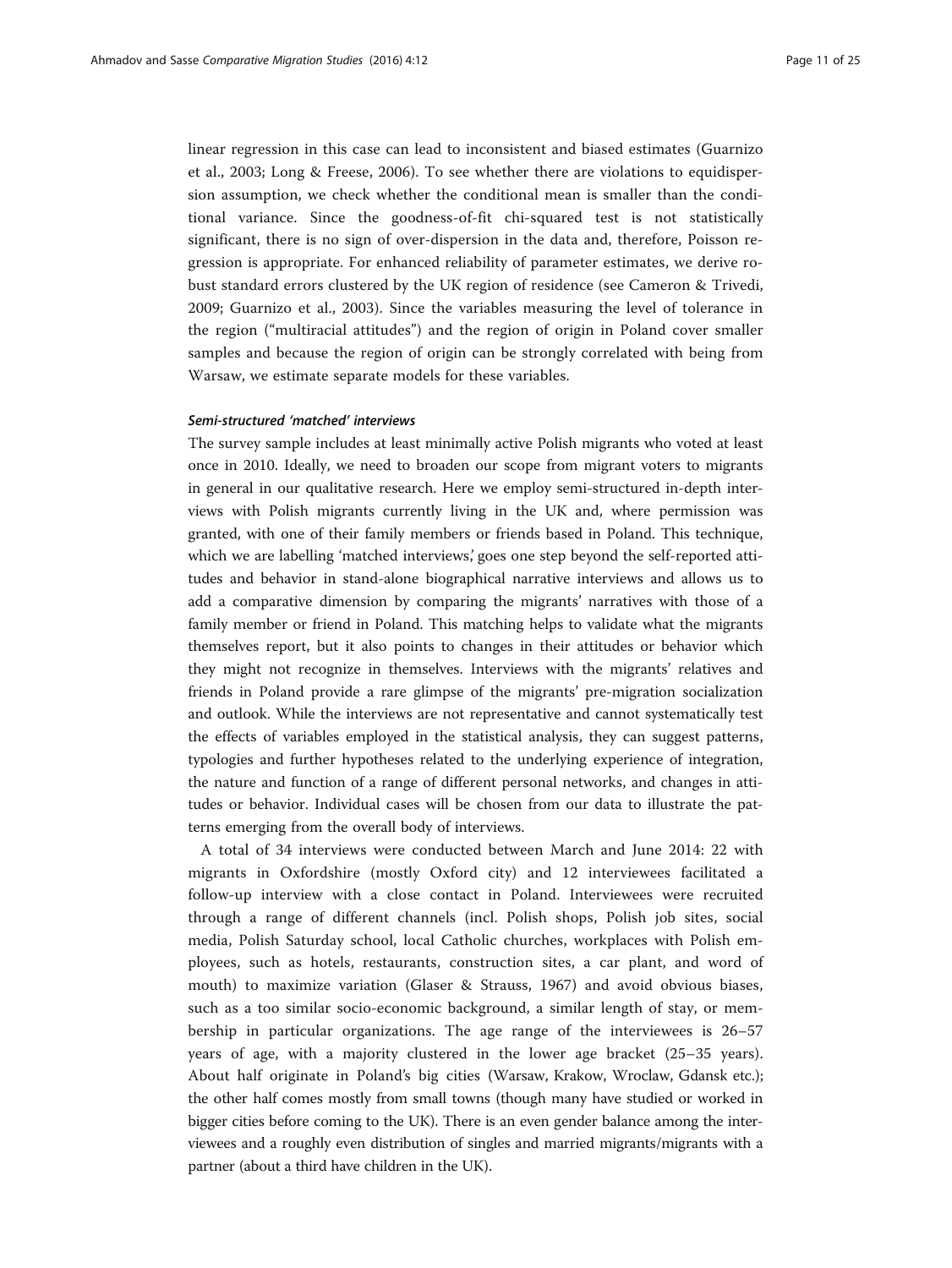According to the 2011 census there were 7,484 Poles living in Oxfordshire (2,694 in Oxford) out of a total population of  $653,800$  (151,900 in Oxford) (GUS, [2012\)](#page-23-0).<sup>6</sup> It is thus one of many medium-size settlements of Polish migrants the majority of whom arrived after the accession of Poland to the EU in 2004 and occupy a wide range of jobs. As both a university town and the location of a car manufacturing plant, the Oxfordshire labor market covers the whole range of job profiles, although the share of professionals and the overall level of qualifications are significantly above the national average. Oxfordshire is part of the economically strong South-East, and unemployment is below the national average (3.5 % in 2014-15 compared to 5.7 % in the UK as a whole) (ONS, [2014-5\)](#page-24-0).

Polish migrants have settled more widely across the whole of the UK than many other immigrant 'groups'. Our aim is not to generalize from our local sample to the whole of the UK. Oxfordshire presents one of many possible snapshots of the diversity of Polish migrants in the UK. Even a relatively small number of interviews in one location forcefully underlines the diversity in backgrounds and lived experiences of the Polish migrants documented in other qualitative research on individual migrants' biographies, while also suggesting patterns for further comparative migration research.

# Surveying migrant voters: determinants of transnational political engagement

Table [3](#page-12-0) presents the regression results on the dependent variables – homeland political engagement. Since Models 1 and 2 have most observations and cover more regions, these are our favored models. The results highlight the importance of integrationrelated factors. First, a shorter stay is linked to higher electoral engagement, and a longer stay with more non-electoral engagement, controlling for other factors, although the latter link is statistically significant only at the 10 % level. Second, in line with the time spent in the host country, a Polish migrant's expectation to remain a temporary resident is associated with a higher number of Poland-related electoral activities engaged by respondents. Third, permanent residency status has a negative effect on electoral engagement.

However, the electoral engagement of respondents who have host-country citizenship while having retained Polish nationality (without which the migrants cannot participate in Polish elections) is higher than that of temporary residents. While a full exploration of this result is beyond the scope of this paper and the inferences should be qualified given that only three percent of our respondents are dual citizens, we offer two potential explanations. First, dual citizenship may signal a more long-term commitment to two countries and thus lead to a re-evaluation of the identity link to the homeland; homeland elections become one occasion on which to express this identity. Second, respondents with dual citizenship may also be predominantly the members of the old Polish diaspora; if this is the case, the difference in electoral engagement can be explained by differences between this group and more recent migrants that are not captured by our data. While the latter reasoning is partly corroborated by our data – only 1.5 % of those who arrived after the Cold War have dual nationality as opposed to 41 % of those who arrived before 1991 – the previous one cannot be ruled out.

The role of emigrant networks is less consequential for transnational electoral engagement than hypothesized. However, a higher number of diaspora links increases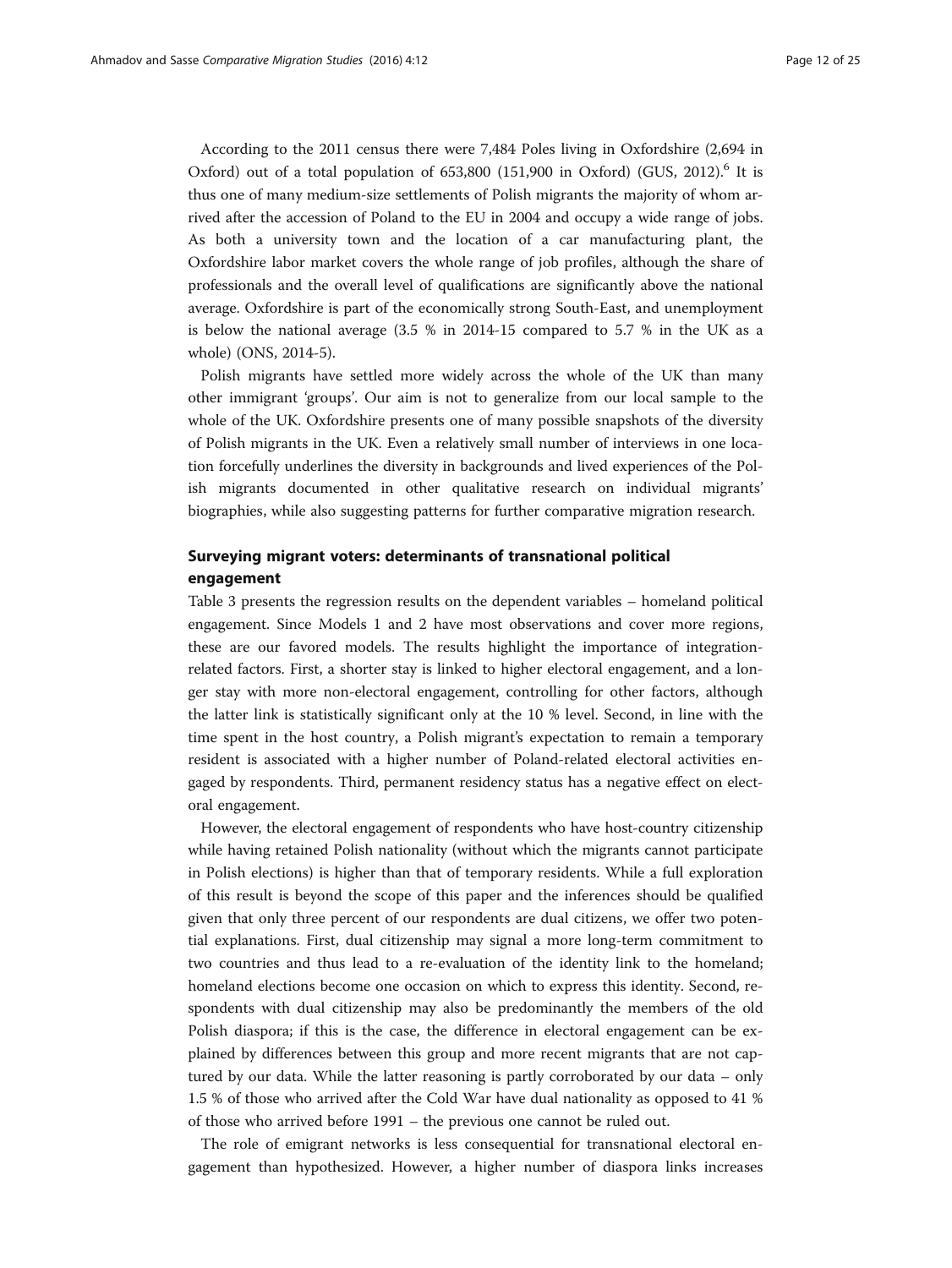| Electoral<br>Non-Electoral<br>Electoral<br>Non-Electoral<br>Electoral<br>Variables<br>(1)<br>(2)<br>(3)<br>(4)<br>(5)<br>Independent:<br>Integration:<br>Time in host country<br>$0.975***$<br>$1.017*$<br>$0.975***$<br>$1.018*$<br>$0.977***$ | Non-Electora<br>(6)<br>$1.036***$<br>(0.008)<br>0.904<br>(0.165) |
|-------------------------------------------------------------------------------------------------------------------------------------------------------------------------------------------------------------------------------------------------|------------------------------------------------------------------|
|                                                                                                                                                                                                                                                 |                                                                  |
|                                                                                                                                                                                                                                                 |                                                                  |
|                                                                                                                                                                                                                                                 |                                                                  |
|                                                                                                                                                                                                                                                 |                                                                  |
|                                                                                                                                                                                                                                                 |                                                                  |
| (0.004)<br>(0.010)<br>(0.004)<br>(0.010)<br>(0.004)                                                                                                                                                                                             |                                                                  |
| $1.054***$<br>1.076<br>$1.051***$<br>1.066<br>$1.036**$<br>Temporary migrant                                                                                                                                                                    |                                                                  |
| (0.014)<br>(0.186)<br>(0.015)<br>(0.192)<br>(0.015)                                                                                                                                                                                             |                                                                  |
| $1.144***$<br>$0.531*$<br>$0.512*$<br>Host-country citizen<br>$1.142***$<br>1.129                                                                                                                                                               | $0.436***$                                                       |
| (0.058)<br>(0.184)<br>(0.056)<br>(0.179)<br>(0.088)                                                                                                                                                                                             | (0.137)                                                          |
| Permanent resident<br>$0.921***$<br>1.116<br>$0.923***$<br>1.160<br>$0.897***$                                                                                                                                                                  | 0.997                                                            |
| (0.192)<br>(0.021)<br>(0.184)<br>(0.021)<br>(0.021)                                                                                                                                                                                             | (0.208)                                                          |
| Emigrant networks:                                                                                                                                                                                                                              |                                                                  |
| Diaspora links<br>1.036<br>$1.453**$<br>1.035<br>$1.486**$<br>1.020                                                                                                                                                                             | 1.399                                                            |
| (0.032)<br>(0.260)<br>(0.032)<br>(0.271)<br>(0.029)                                                                                                                                                                                             | (0.299)                                                          |
| Network source<br>0.985<br>0.948<br>0.988<br>0.899<br>0.974                                                                                                                                                                                     | 1.025                                                            |
| (0.033)<br>(0.150)<br>(0.034)<br>(0.147)<br>(0.033)                                                                                                                                                                                             | (0.169)                                                          |
| Destination (UK regions):                                                                                                                                                                                                                       |                                                                  |
| 4.785***<br>1.097<br>1.041<br>0.582<br>1.138<br>GVA per capita                                                                                                                                                                                  | 3.276*                                                           |
| (0.089)<br>(2.659)<br>(0.153)<br>(0.723)<br>(0.115)                                                                                                                                                                                             | (2.130)                                                          |
| 0.971<br>Emigrant density<br>0.996<br>$0.249***$<br>1.025<br>$0.446*$                                                                                                                                                                           | $0.306***$                                                       |
| (0.095)<br>(0.204)<br>(0.062)<br>(0.058)<br>(0.081)                                                                                                                                                                                             | (0.130)                                                          |
| Multiracial attitudes<br>1.000<br>0.938                                                                                                                                                                                                         |                                                                  |
| (0.004)<br>(0.039)                                                                                                                                                                                                                              |                                                                  |
| Controls:                                                                                                                                                                                                                                       |                                                                  |
| Demographic:                                                                                                                                                                                                                                    |                                                                  |
| $1.005*$<br>$1.034***$<br>$1.004*$<br>$1.033***$<br>$1.006***$<br>Age                                                                                                                                                                           | $1.035***$                                                       |
| (0.003)<br>(0.006)<br>(0.003)<br>(0.006)<br>(0.002)                                                                                                                                                                                             | (0.008)                                                          |
| $1.091***$<br>Gender (male)<br>0.967<br>$1.098***$<br>0.974<br>$1.082***$                                                                                                                                                                       | 0.939                                                            |
| (0.022)<br>(0.086)<br>(0.024)<br>(0.086)<br>(0.022)                                                                                                                                                                                             | (0.112)                                                          |
| $0.673*$<br>$0.959***$<br>Marital status (married)<br>0.972<br>$0.683*$<br>0.977                                                                                                                                                                | 0.771                                                            |
| (0.018)<br>(0.152)<br>(0.017)<br>(0.152)<br>(0.014)                                                                                                                                                                                             | (0.168)                                                          |
| Socioeconomic status:                                                                                                                                                                                                                           |                                                                  |
| College graduate<br>0.986<br>0.845<br>0.967<br>0.818<br>0.973                                                                                                                                                                                   | 0.986                                                            |
| (0.070)<br>(0.300)<br>(0.273)<br>(0.073)<br>(0.063)                                                                                                                                                                                             | (0.350)                                                          |
| High school graduate<br>1.143<br>1.095<br>1.020<br>1.007<br>1.042                                                                                                                                                                               | 1.194                                                            |
| (0.094)<br>(0.085)<br>(0.031)<br>(0.027)<br>(0.028)                                                                                                                                                                                             | (0.189)                                                          |
| Manager<br>1.052<br>$1.774**$<br>1.052<br>$1.757**$<br>1.034                                                                                                                                                                                    | 1.678                                                            |
| (0.048)<br>(0.500)<br>(0.049)<br>(0.502)<br>(0.044)                                                                                                                                                                                             | (0.725)                                                          |
| $0.924**$<br>Blue-collar<br>0.658<br>$0.930**$<br>0.666<br>$0.925**$                                                                                                                                                                            | $0.571**$                                                        |
| (0.166)<br>(0.030)<br>(0.171)<br>(0.028)<br>(0.034)                                                                                                                                                                                             | (0.153)                                                          |
| Unemployed<br>1.048<br>0.775<br>1.062<br>0.803<br>1.063                                                                                                                                                                                         | 0.374                                                            |
| (0.050)<br>(0.407)<br>(0.048)<br>(0.427)<br>(0.061)                                                                                                                                                                                             | (0.331)                                                          |

Student 0.837 0.602 0.836 0.576 0.830 0.605

<span id="page-12-0"></span>Table 3 Poisson Models of Homeland Political Engagement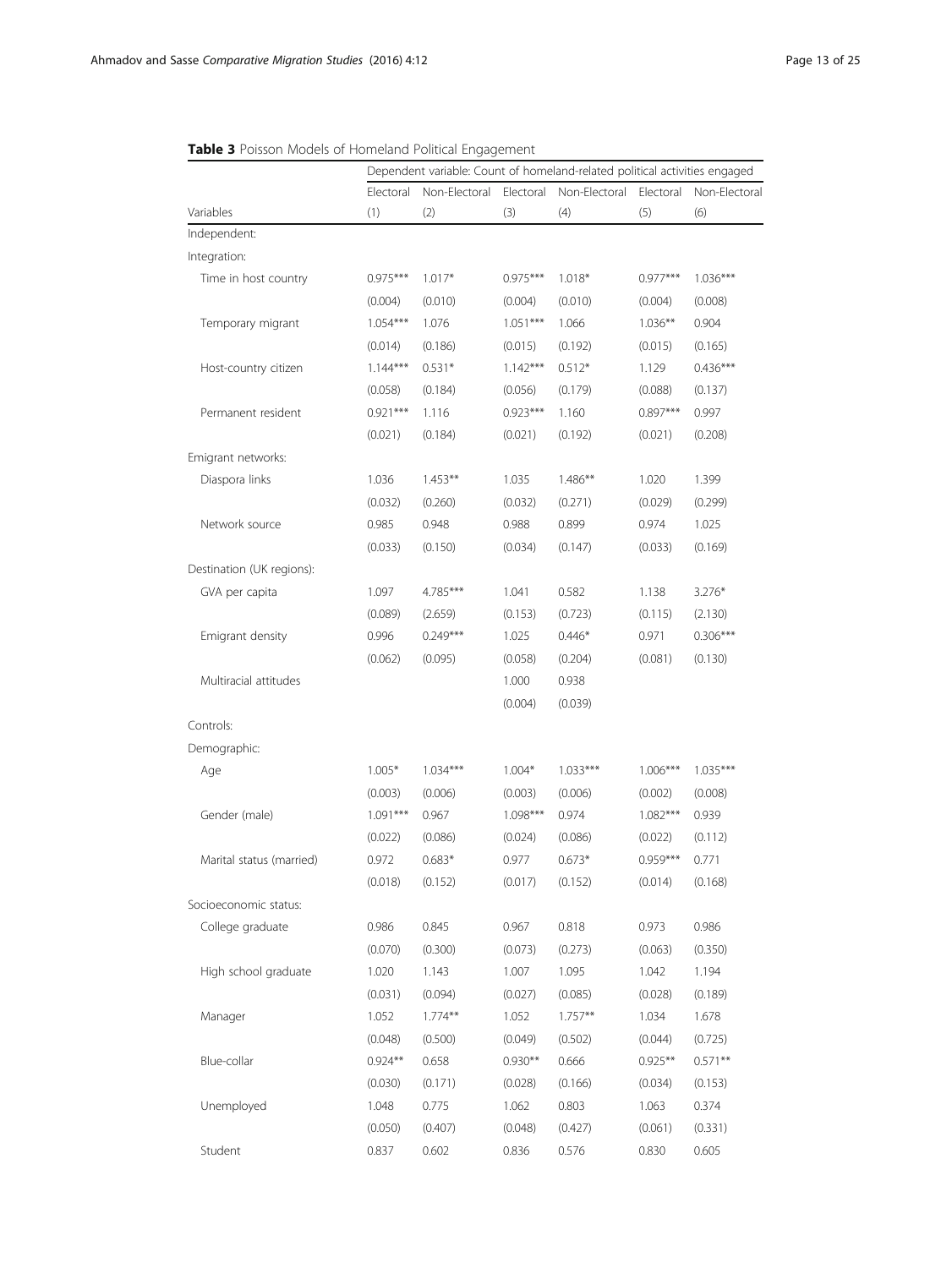| (0.155)    | (0.639)     | (0.156)    | (0.572)    | (0.143)    | (0.665)    |
|------------|-------------|------------|------------|------------|------------|
| 0.881      | 1.269       | 0.882      | 1.155      | 0.964      | 1.285      |
| (0.270)    | (1.196)     | (0.270)    | (1.085)    | (0.209)    | (1.176)    |
|            |             |            |            |            |            |
| $0.925***$ | 1.197       | $0.925***$ | 1.232      | $0.890***$ | 0.921      |
| (0.026)    | (0.293)     | (0.027)    | (0.284)    | (0.031)    | (0.206)    |
| $1.134***$ | $1.725***$  | $1.132***$ | $1.687**$  |            |            |
| (0.033)    | (0.371)     | (0.033)    | (0.360)    |            |            |
|            |             |            |            | $0.936***$ | 0.657      |
|            |             |            |            | (0.030)    | (0.172)    |
|            |             |            |            |            |            |
| 0.983      | $1.431***$  | 0.983      | $1.449***$ | 0.993      | $1.487***$ |
| (0.015)    | (0.116)     | (0.016)    | (0.119)    | (0.014)    | (0.166)    |
| $1.026*$   | $1.486***$  | $1.026*$   | $1.461***$ | 1.015      | $1.413***$ |
| (0.014)    | (0.078)     | (0.014)    | (0.077)    | (0.014)    | (0.175)    |
| $0.836***$ | $0.726***$  | $0.840***$ | $0.733***$ | $0.826***$ | $0.742**$  |
| (0.014)    | (0.077)     | (0.014)    | (0.082)    | (0.018)    | (0.087)    |
| 0.756      | $0.000$ *** | 1.461      | 0.057      | 0.512      | $0.000***$ |
| (0.852)    | (0.000)     | (2.556)    | (0.835)    | (0.726)    | (0.000)    |
| 1,515      | 1,515       | 1,464      | 1,464      | 1,215      | 1,215      |
| 11         | 11          | 10         | 10         | 11         | 11         |
| $-868.4$   | $-136.3$    | $-843.6$   | $-134.3$   | $-705.7$   | $-111.0$   |
| 306.20     | 195.79      | 295.51     | 192.32     | 224.09     | 158.28     |
| 257.89     | 649.17      | 248.50     | 612.36     | 195.84     | 463.15     |
|            |             |            |            |            |            |

Table 3 Poisson Models of Homeland Political Engagement (Continued)

NOTE: Data is a sample weighted by the estimated Polish migrant stock in eleven of the twelve statistical regions of the United Kingdom (European Union's Nomenclature of Territorial Units for Statistics - NUTS1) in the analysis. North East England is excluded since no respondent reported residing in that region; the estimated Polish migrant stock in that region is also the lowest among the twelve. Reported in cells are incidence-rate ratios and robust standard errors clustered by NUTS1 region in parentheses. \*\*\*, \*\*, and \* stand for significance at  $p < 0.01$ ,  $p < 0.05$ , and  $p < 0.1$ levels, respectively

transnational non-electoral engagement confirming the findings of some studies (e.g., Burgess, [2012\)](#page-23-0), suggesting that these links provide resources required for this type of engagement. While the respondents rely more on homeland-related sources of support, this does not make a significant difference for their electoral or non-electoral engagement.

The regional destination characteristics within the UK do not seem to matter for electoral engagement, but the regional economic development and Polish emigrant density are indeed associated with non-electoral engagement. Higher economic development is positively related to non-electoral engagement, reinforcing the intuition that this type of engagement (e.g., lobbying) requires financial resources which, on average, are most likely to be generated in economically more developed regions of the host country. Conversely, respondents residing in regions with higher emigrant density display no difference in electoral engagement and lower non-electoral engagement (contrary to theorizing by Levitt [\(2001\)](#page-24-0) and Bauböck [\(2003\)](#page-23-0)). The last result may owe to the possibility that in such regions non-electoral engagement may be less publicly visible and suffer from "free-riding" problems. Finally, interregional differences in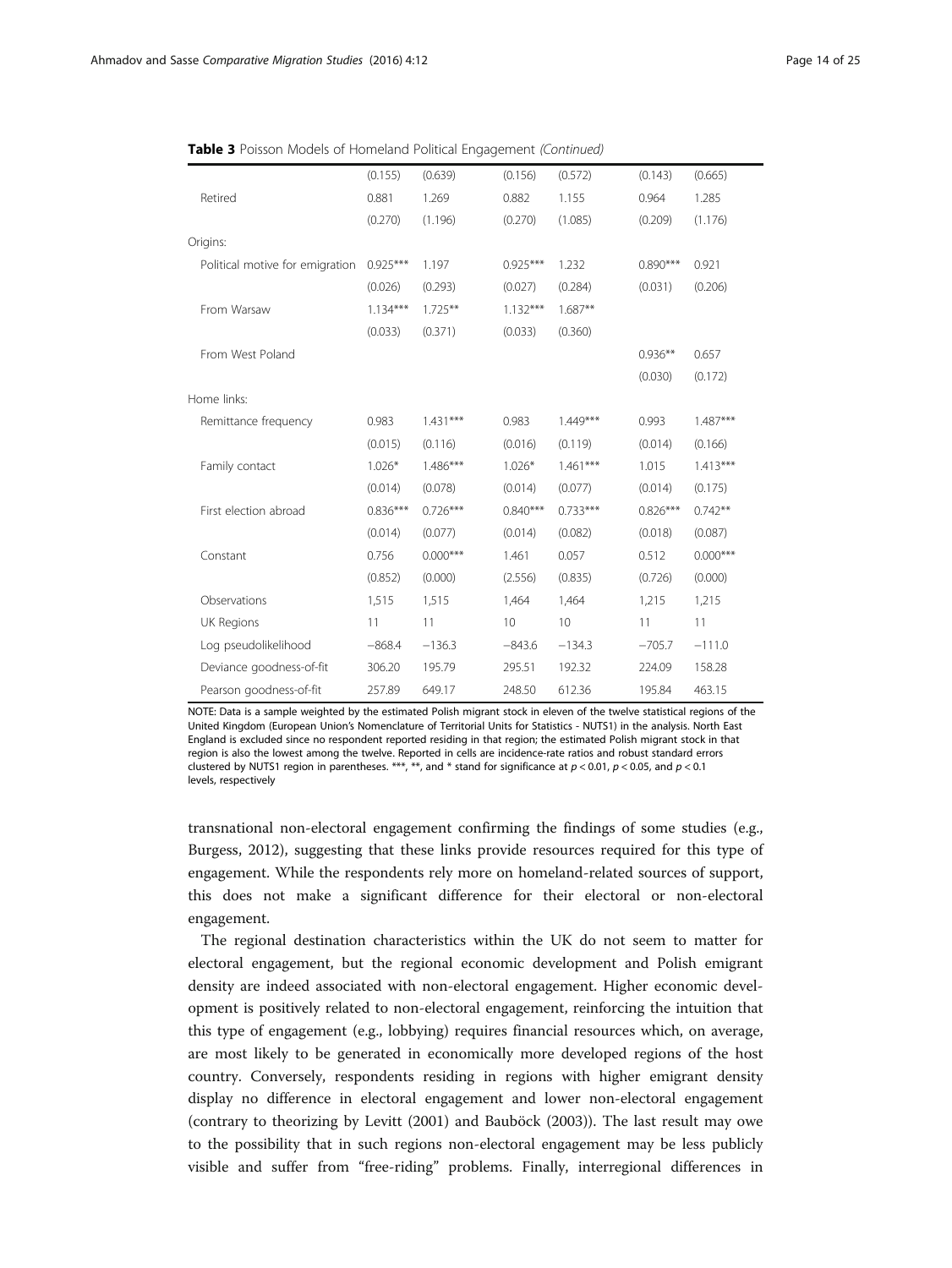tolerance levels do not appear to affect transnational political engagement. It is worth noting that this result might have changed over time from 2010 (timing of the survey) to 2015 after years of negative electoral campaigning against immigration.

Among the controls, gender, age, occupation, origin and home links have significant effects on either or both types of homeland engagement. In line with research on other cases of migration and political participation generally, being male increases engagement in homeland elections (Guarnizo et al., [2003](#page-23-0); Jones-Correra, [1998\)](#page-23-0). The older Polish migrants, the more politically engaged they are with Poland, either electorally or otherwise, although the effect is statistically significant only at the 10 % level. The significance of age for non-electoral engagement is likely to be explained by the greater availability of resources such as time and money. Similarly, single migrants are significantly more engaged in non-electoral political activities – time and money are, on average, less abundant for married individuals.

Following the same logic, Polish migrants holding managerial positions engage more in non-electoral activities than white collar workers. This may owe to their relatively higher earnings and better connections with community leaders in the UK and/or in Poland. Compared to white collar workers, blue-collar workers have lower electoral engagement with Poland, in line with conventional arguments in the comparative political participation literature (Verba, Schlozman, & Brady, [1995\)](#page-24-0). However, education – usually a key variable linked to electoral participation – is not significant for either electoral or non-electoral engagement.

Origin-related factors are strong predictors of both electoral and non-electoral engagement: political motivations for emigrating suppresses electoral engagement, whereas being from the capital has a mobilizing effect (compared to the rest of Poland) on homeland engagement overall. However, being from the economically more developed and electorally less conservative western regions of Poland reduces electoral engagement.

Finally, home country links matter. First, the frequency of sending economic remittances is associated with increased non-electoral engagement, another form of passing on financial resources, but not electoral engagement. Second, frequent contact with family members in Poland increases non-electoral engagement. It may also boost electoral engagement, but the effect is substantively small and marginally significant statistically. As expected, for those Polish migrants for whom the 2010 presidential elections were the first elections they participated in from abroad, levels of political engagement with the homeland are significantly lower.

#### Findings

Several findings emerge from these results. First, while it does not seem to significantly affect non-electoral engagement, integration in the host country significantly reduces electoral engagement with the homeland - perhaps only up to the point of obtaining dual citizenship. A U-shape curve seems to describe this relationship: migrants temporarily staying in the host country are more electorally engaged initially, less engaged once they have permanent residence, and more engaged again once they obtain host-country nationality, provided they retain their home-country citizenship. To confirm this finding we would ideally need panel evidence. For the moment, our data speaks more confidently to the decrease in homeland engagement over time, contrary to findings by Guarnizo et al. ([2003\)](#page-23-0).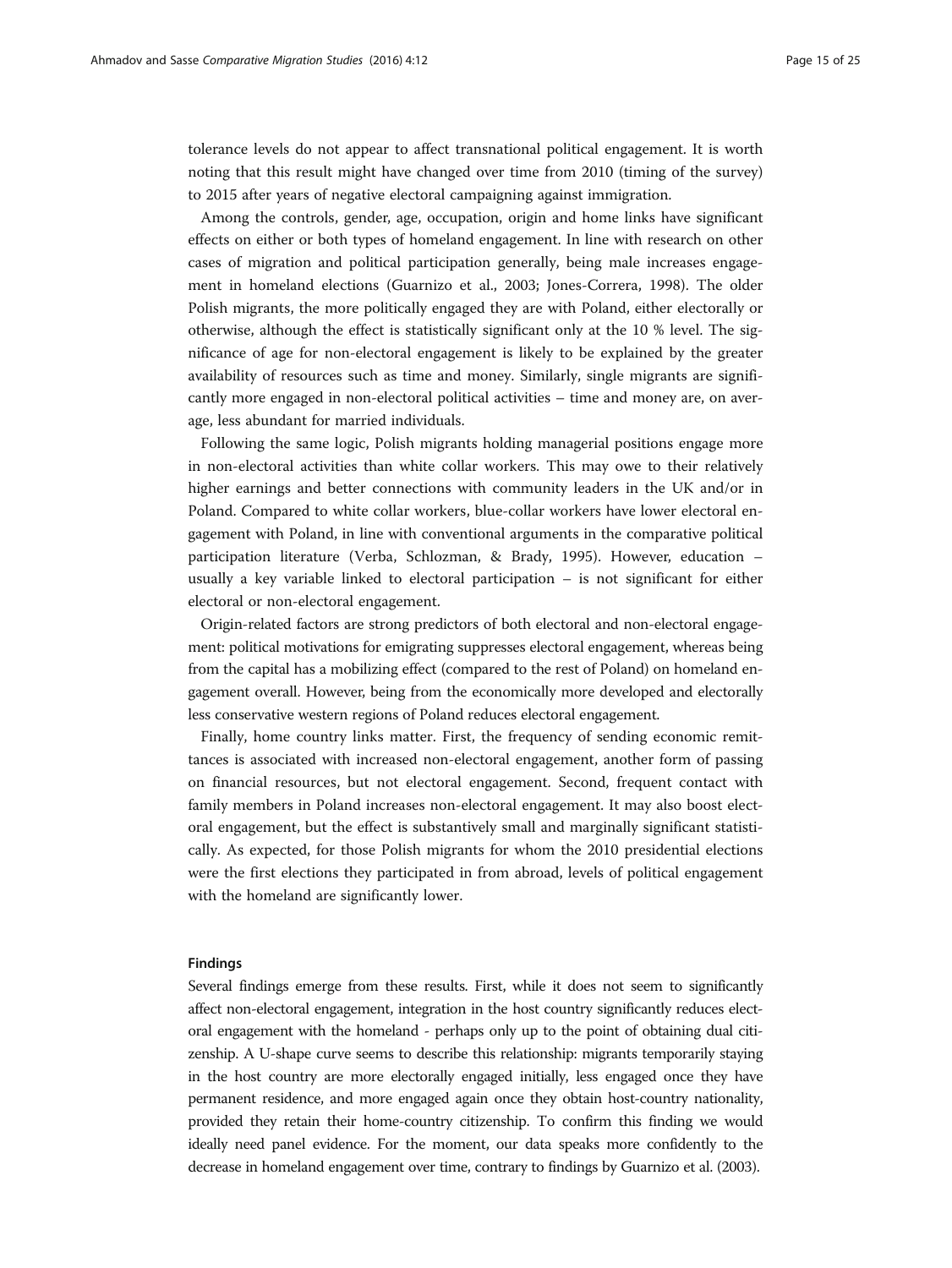Second, deeper integration into emigrant networks does not affect electoral engagement, but it increases non-electoral engagement. Third, while country-level destination characteristics can be critical variables affecting migrants' transnational engagement (Ahmadov & Sasse, [2016;](#page-23-0) Escobar et al., [2014, 2015;](#page-23-0) Lafleur & Sánchez-Domínguez, [2015](#page-23-0)), we find limited evidence that within-country variation in regional characteristics affects migrants' engagement in homeland politics. There are three potential explanations. First, different UK regions may not attract groups of Polish immigrants that differ significantly on key variables affecting participation. Second, there might be little inter-regional variation in incentives and constraints for Polish immigrants' homeland political engagement. Third, our set of destination region characteristics is not exhaustive. Still, we detect some inter-regional variation in our sample: higher regional economic development significantly boosts and larger emigrant density depresses non-electoral engagement.

Finally, our results lend support to the effects of several other factors hypothesized to affect political participation in general and migrant political engagement in particular. However, the directions of the effects are not necessarily in accord with the existing arguments. First, gender differences are pronounced only in relation to electoral engagement: men are more electorally active, but do not engage in non-electoral activities more than women. Second, and quite surprisingly, education has no bearing on transnational political engagement. However, another key socioeconomic difference – occupation – affects homeland engagement: the higher the social position (conceived as moving from blue-collar through white-collar to managerial position), the higher is transnational political engagement. Again, to establish this more definitively, we would need longitudinal evidence. Third, where you come from in the home country matters: migrants from capital cities are more transnationally engaged, and the region of origin can have an impact on electoral engagement.

# Matched interviews: temporariness, network composition, and attitudinal change Integration and networks

The proxy measures for 'integration' used in the survey analysis above combine a basic measure of temporariness (length of stay) with the formal legal status of the migrants (resident, citizen). The interviews underline a widespread sense of temporariness. The prospect of returning to Poland in the foreseeable future is a frequent reason provided for staying in touch with homeland affairs and continuing to vote in Polish elections. However, the prospect of a long-term or permanent stay, most clearly expressed by interviewees with a non-Polish partner and children in the UK, can have a mobilizing effect driven by the perceived need to uphold and pass on Polish language and culture. This dynamic escapes our survey analysis.

The feeling of temporariness and not fully belonging is spelled out by the interviewees with reference to their personal networks. Even when these networks are predominantly international, the majority of interviewees emphasize that they do not have (m)any British friends. All the interviewees actively maintain several networks at once: they stay in touch with their families and a select circle of friends in Poland – and they talk about the effort it takes to maintain these networks (see also Bell, [2016](#page-23-0)). Additionally, they are part of one or two UK-based networks: a network made up of other Polish migrants and/or an international network (often including other migrants).<sup>7</sup>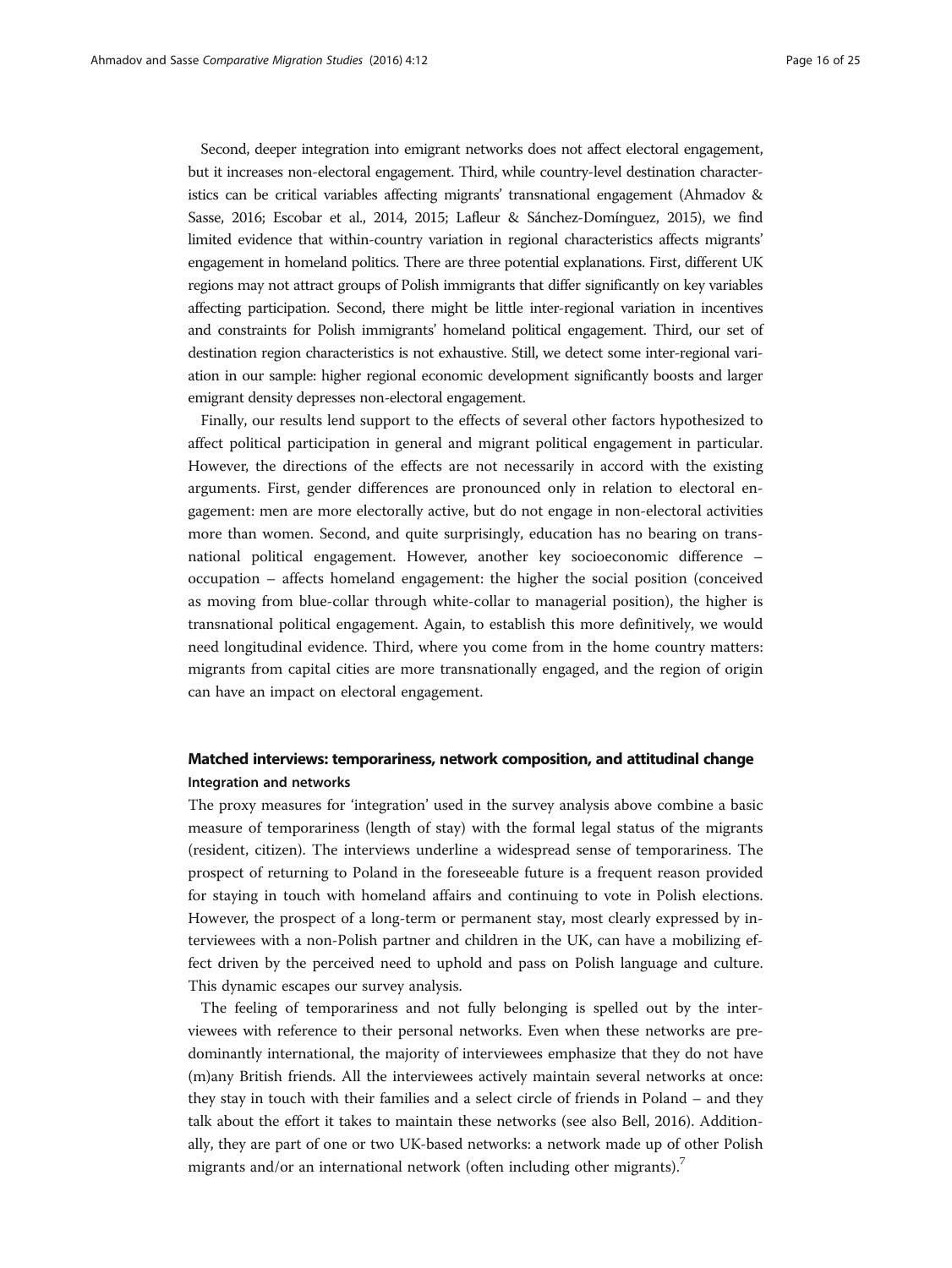The migrants' own narratives confirm the survey finding that participation in emigrant networks does not necessarily increase electoral engagement with the homeland. In fact, they suggest a dynamic that deserves to be explored further, namely the potentially de-mobilizing role of certain emigrant networks. Migrants who mix primarily or exclusively with Poles talk about a more casual and infrequent engagement with Polish affairs and non-voting. Conversely, the interviewees with international personal networks describe the need to inform themselves about Polish affairs – at times more than they used to when they were still based in Poland – in order not to lose touch or to be able to answer questions and inform their non-Polish colleagues and friends about Polish history, culture and politics. For most of the interviewees with international (incl. partly British) networks this wish to inform includes taking their friends to Poland. The resulting increase in awareness about Poland among non-Poles from the host society represents an indirect and as yet underappreciated form of social remittances. It is mirrored by the knowledge about life in the UK exhibited by many of the interviewed family members and friends in Poland. Awareness (including both positive and negative evaluations) of another society is an important remittance that travels in multiple directions.

#### Attitudinal change

Three dimensions of attitudinal change are highlighted by the interviews. First, the perception of a norm of tolerance in the UK and comparisons with a less open and still less diverse society in Poland is mentioned in almost every interview, leading the interviewees to conclude that the experience of migration has made them more 'open', 'tolerant', and 'less critical of others' (see Nowicka & Krzyżowski, [2015a](#page-24-0), for similar findings).

Second, the interviewed migrants generally do not see themselves as having changed their political views since their arrival in the UK, suggesting a lasting effect of early-life socialization. Many interviewees comment on the experience of not having changed their views but being classified differently by others depending on their location, for example as 'liberal' in Poland and as 'conservative' in the UK. Similarly, many talk about a discrepancy in their identification with political parties occupying different ends of the political spectrum in Poland and in the UK. Here the current anti-immigration rhetoric in British politics appears to have a mobilizing effect.

Third, references to a change in political interest run through many of the interviews. Repeatedly, a higher level of political interest was noticed by family members and friends in Poland rather than consciously perceived by the migrant in question. The interviews suggest that the migrants' personal networks, in particular the degree to which these networks are international, mixed or predominantly Polish, is related to these three dimensions of attitudinal change.

#### Case studies

Three case studies from the matched interviews have been selected to illustrate the broader trends identified above. They map the migrants' transnational political engagement based on the whole range of personal networks found in the interviews. The result is the beginning of a typology that links network composition (which includes both a sense of (non)-inclusion and the intensity of network integration measured by the survey) to the maintenance, mobilization or de-mobilization of transnational engagement.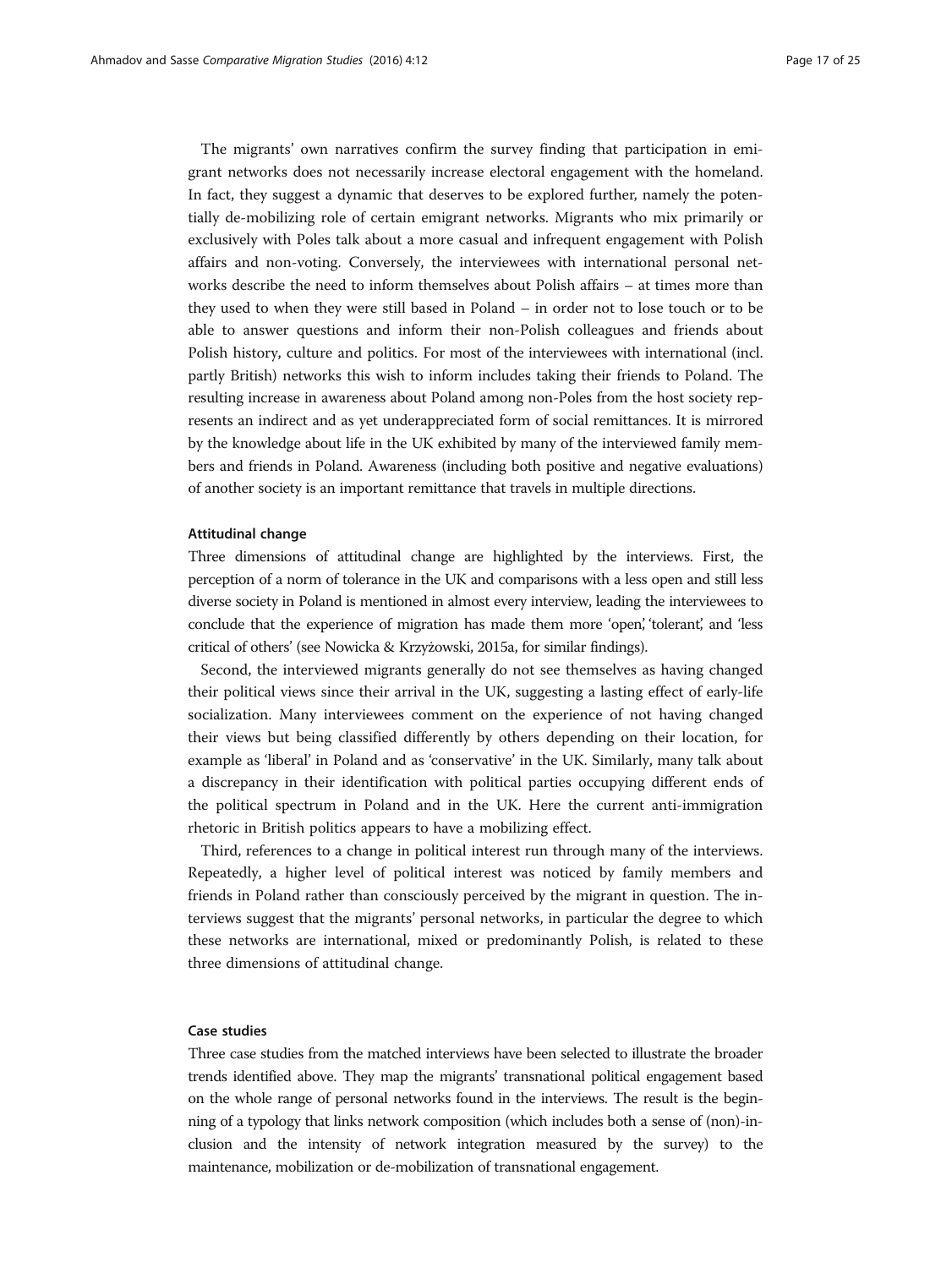#### International network

A. (27 years old, male professional) came to the UK in 2011 with his partner (no children) who is a student in Oxford. He comes from a small town in Lower Silesia (Mazury) and studied law in Krakow before moving to the UK. Due to the incompatibility of the legal systems he now works as a legal consultant for a company in Poland. He describes how his views are perceived depending on the context:

I think that back home my political views were viewed as very liberal (…). But moving here with the same views (…) I'm actually viewed as very conservative. (Interview with A., Oxford, 15 March 2014)

A close friend of his in Krakow confirms that A's political views have not changed significantly but refers to an overall change in his outlook:

Maybe he's more opinionated than he used to be, but in terms of Polish politics I don't think he changed much. (…) I think this experience did broaden his horizons and he's maybe more open (Skype interview with A.'s friend., 21 June 2014)

He also explicitly relates A.'s attitudinal shift to himself:

A. said once that he didn't think before that people in Poland were xenophobic. I think he would like Poland to be more open to different nationalities and he thinks we're not there yet. (…) I'm not really sure if I agree with his opinion. But definitely it made me think about it a bit more. (ibid.)

A. sees his political interest decrease compared to his previously high level of engagement in Poland:

When I was in high school I was really into politics (…). And when I moved here I kind of stopped caring. There are other problems that I should be focussing on. My views haven't changed per se, but I've just stopped really thinking about them that much.

But he is still motivated to vote in Polish national elections based on the expectation of being a temporary migrant:

…because I think that this is something that has an impact, because these people still kind of decide about my future.

A. and his wife do not feel integrated into British society:

I don't really understand UK society and I don't really understand the people here. And (…) for some reason we don't have many British friends; I think it's quite a closed society. We do have a lot of international friends. (…) And whenever we made international friends, I wanted to make sure that they know that I'm Polish and I'm proud of being Polish (…). And I go to the Polish shop when we're having a party, I want to bring Polish snacks, or I bake a Polish cake, or I bring Polish alcohol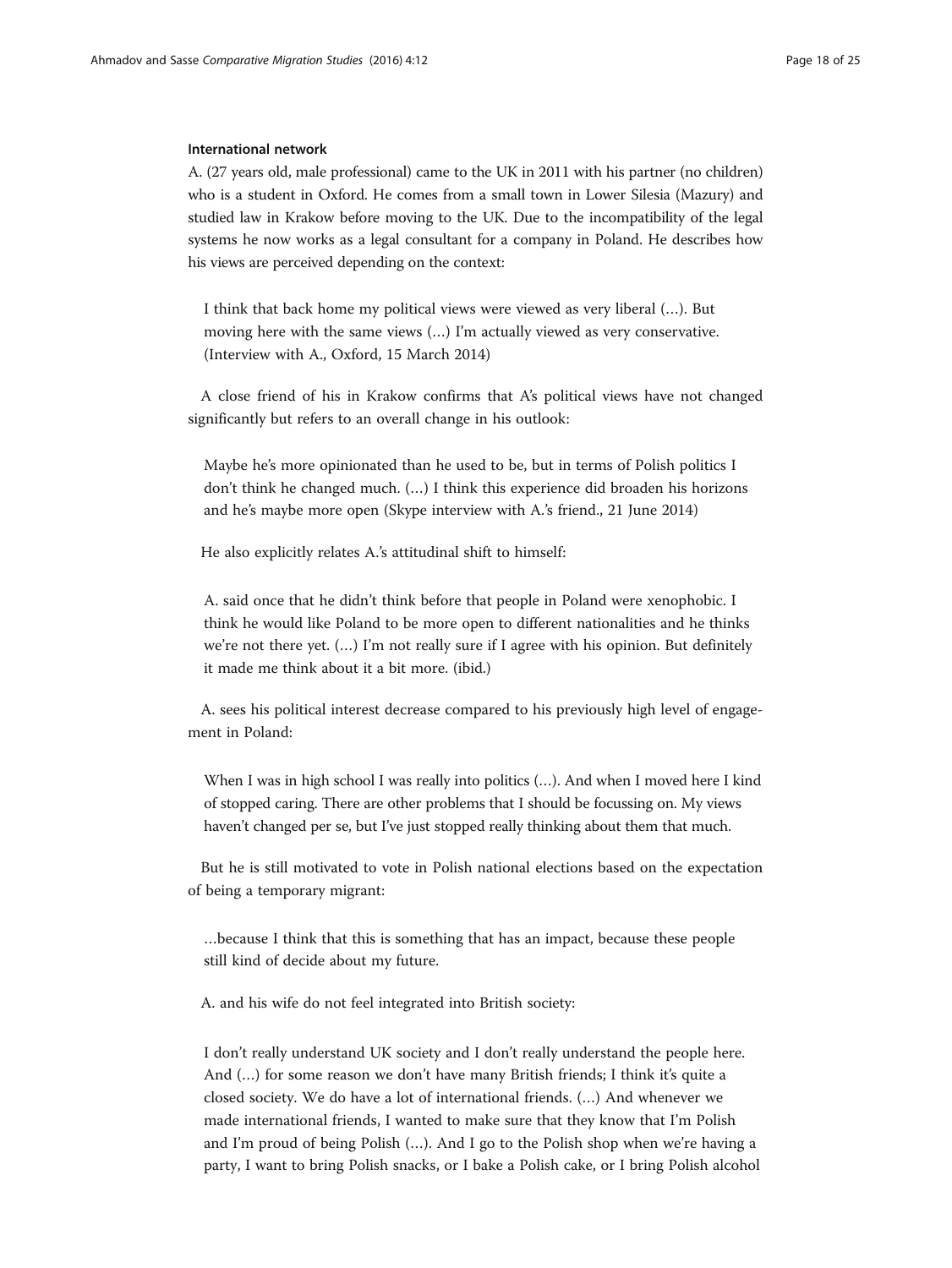(…) I like to think that I'm representing Poland. (…) I'm really making all my friends from here go and visit Krakow with me whenever I have a chance to go back.

A. has been making a conscious effort to keep his friendships alive in Poland:

I decided that I actually need to make more of an effort because I do have some great relationships back home and I don't want to lose them. So I quite often make an effort to make a proper phone call for an hour to speak with an old friend or to write a letter or to send something funny from here. And whenever I'm home I'm socializing with my friends, but obviously the group is getting smaller and smaller as people are changing cities and are moving away.

Thus, while A. may follow Polish news in less detail than before, he maintains his voting habits and does not see much change in his political preferences. Moreover, a new type of engagement has been mobilized by his interactions within his international network in the UK: the wish to introduce new friends to Poland and Polish traditions. A.'s experience epitomizes the simultaneous experience of maintained, de-mobilized and newly mobilized elements of transnational engagement. Thus, a more complex notion of the lived experience of transnationalism emerges.

#### Mixed personal network

M. (42 years old, female, teacher) moved to England in 2001. She is originally from a small town in southeastern Poland but moved to the UK from Krakow where she had studied and worked as a teacher of French. She had met her now husband, who is not Polish, in Krakow and they moved to England together with their then 2-year old child. She describes a change to her personality or outlook on life:

I think I have changed in many ways, in a positive way. (…) I think we kind of like judging people in Poland; (…), so I think, yes, being more open to other cultures is a change. (Interview with M., Oxford, 15 March 2014)

She does not think that her political views have changed. She links her views and continued electoral engagement directly to early family socialization:

When I was growing up I think I really was taking in what my parents were telling me and (…) because I was 30 when I came here, almost 30, I think I was a bit too old then to change completely. (…) Voting was a big thing. (…) I still remember it was like a family thing really, so after church on Sunday you would go to vote and then you would go to a café for icecream and cake, so it was almost like a holiday.

While M. does not see think her political views have changed, M.'s brother describes her as having become more 'traditional' and 'more conservative than previously'. M.'s brother detects a new interest in politics and history:

I think she's definitely more Polish than English (…) She is in touch with Polish culture and the Polish system of beliefs and everything. (…) I think it's also because she wants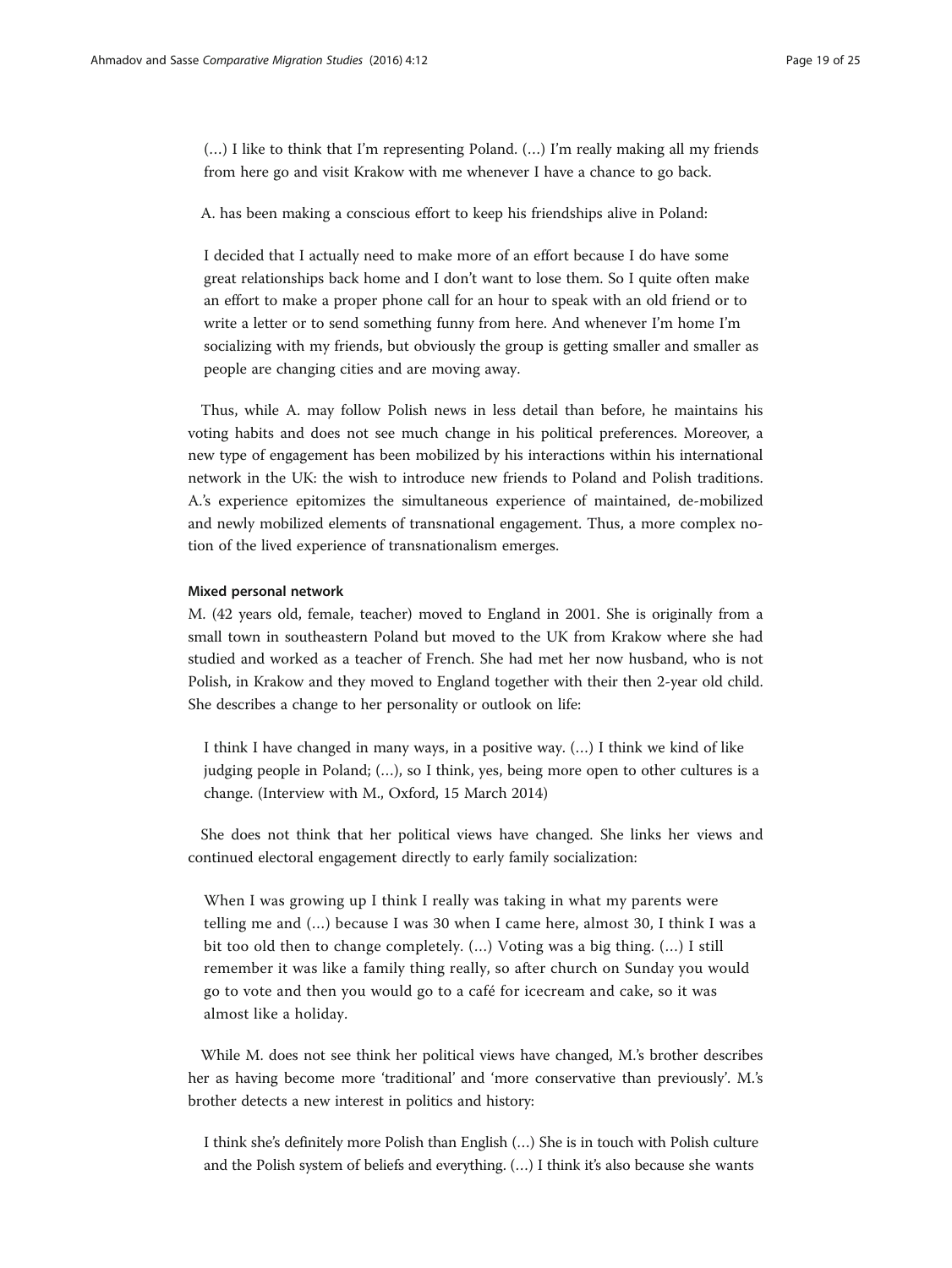to keep her daughter in touch with the Polish part of her heritage (…). M. has become more interested in some things, definitely in the language, definitely in history. (…) Maybe with English people, you know, she would talk about this a little differently now, taking a little bit more pride in it, and telling them things that happened that they have no idea about. (…) She would probably be more willing to express herself on those issues than previously (Skype interview with H., 31 March 2014)

M. also mentions that she took her closest English friends to Poland:

I have to say the first few months were quite difficult (…) until I made a friend. It was probably a month or two after I arrived, and I was lucky to have my daughter. She was then 2 years old. (…) so the playground was the place (…) where I met a very good English friend and her husband. (…) They are in the north of England now but we still keep in touch. And they came with me to Poland (…)..

M. states that she has many good English friends but also that she actively sought more contact with Poles:

(…) living in our Oxfordshire village, I had many friends, but all of them were English friends. I didn't meet anybody from Poland or any other Eastern European country. So I felt a little bit isolated sometimes, you know. Everybody is brought up in their own culture and obviously it's sometimes easier to talk to somebody who understands you at the same level.

Today she has Polish friends through the Saturday school, but her network in Poland is still the most important one for her. In sum, M. maintains three personal networks in parallel: a mostly British network of friends and neighbors through her husband and village, a Polish circle through cultural activities in the Oxfordshire Polish community, and a strong link to her family in Poland. She highlights the persistence of her pre-migration political socialization in terms of voting habits and preferences, but her British networks have also mobilized a new political interest and outspokenness. The long-term migration perspective linked to her family set-up and the motivations to root her daughter in her Polish heritage are mentioned as the prime reasons behind this mobilization. As in A.'s case above, M.'s transnational political engagement is a composite of maintained voting practices and preferences and an overlay of new forms of engagement with the homeland.

## Polish network

A. (32 years old, female, child minder) is from Wroclaw, completed an MA in Poland and came to the UK in 2004 together with her then boyfriend, now husband. By now they have two children. A. and her mother are in close contact - they skype almost every day, talking 'about everything', as A.'s mother puts it:

A. hasn't changed at all, and her views haven't either, not a bit. (…) She knows what she wants, and she knows what she's doing. (Skype Interview with A.'s mother, 2 April 2014)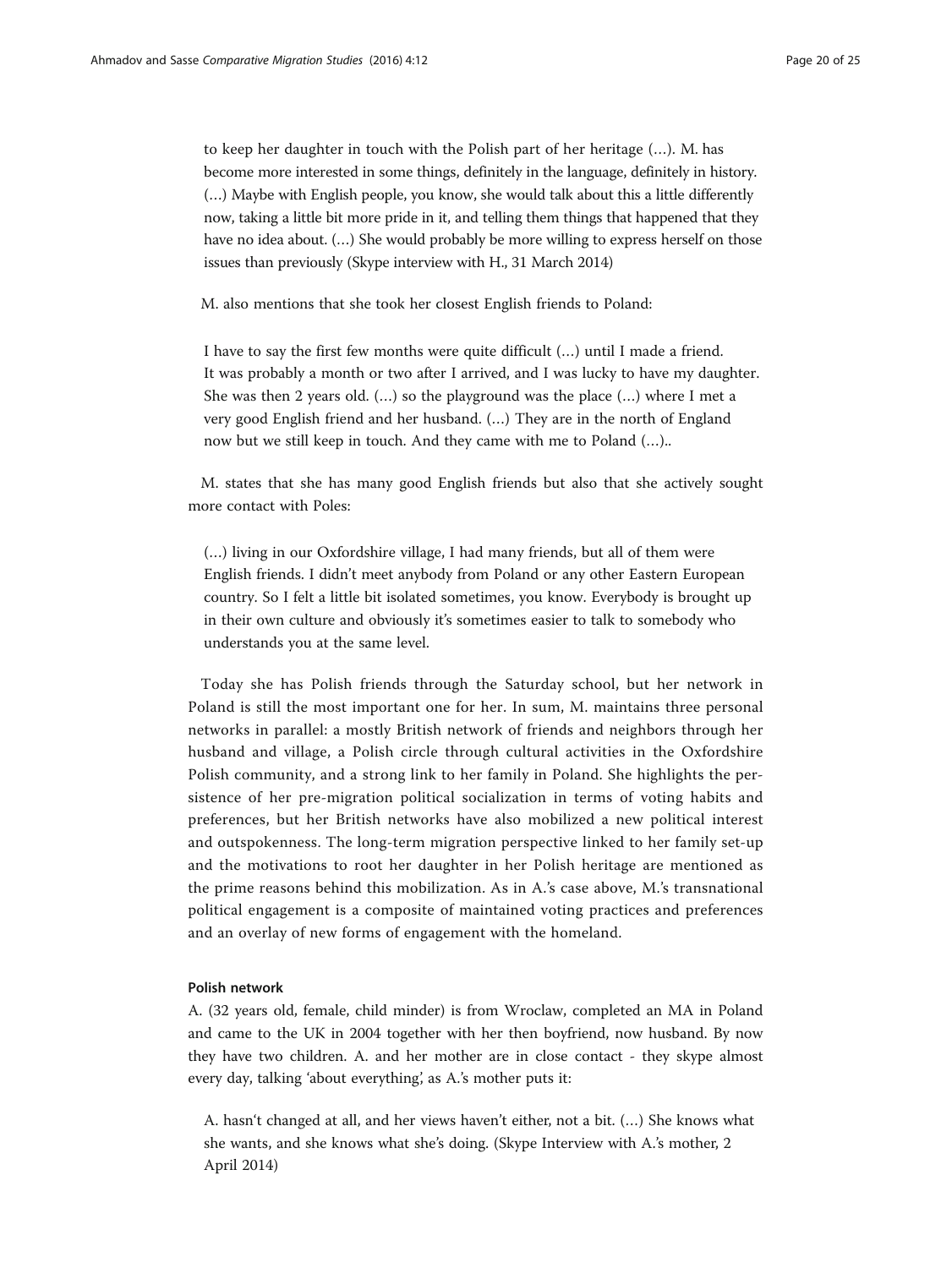A's mother (wrongly) thinks that A. is still interested in politics based on her former socialization:

A. always votes, I think she does, I guess so, you know, have we talked about this? (…) Once we talked about this, about some leaflets, people knocking on doors (…). We talked about this but I don't know whether she voted in the end or not. But she's not the kind of person who would say that she doesn't care, that she wouldn't be voting (…).

A. herself expresses less interest in politics than her mother's comments suggest alongside a feeling of guilt that she should engage more:

I don't deal with purely political issues, because I'm not interested in them (…). I don't know, it somehow should all be of interest to me, because I'm Polish (…) and my family is in Poland (Interview with A., Oxford, 2 March 2014).

A.'s personal network in the UK is predominantly Polish, mostly through a Polish children's group:

(…) ninety-nine per cent of the people I spend time with are Polish. (…) I have recently thought about it and said, 'Gosh, I don't have any other friends.' There is one friend who is English, but it's not like that she comes over for a cup of coffee or that we simply talk about some everyday issues. Practically, I don't have such friends.

A. shares the general feeling of the interviewed migrants that the experience has made her more open and confident as a person, but apart from maintaining a basic level of interest in the most topical issues, her interest in Polish politics has declined or at least she feels she can now admit to having no particular interest in it – and she stopped voting in Polish elections, thereby breaking with her pre-migration socialization. Her predominantly Polish network and the lack of a separate professional network appear to enable this withdrawal from what was at least minimal political participation in Poland.

A fourth case study that is as plausible as the ones sketched above but was not found in our interview data would center on the mobilization of transnational political engagement against the backdrop of no political engagement prior to emigration, for example voting in homeland elections from abroad after abstention from voting 'at home'. Our survey on migrant voters includes a sizeable number of first-time voters. Moreover, our interview data includes several cases – across different educational and occupational profiles – of making use of local voting rights in the UK as EU citizens. Therefore, it is reasonable to expect that the experience of migration, whether through network composition or other factors, could mobilize first-time participation in homeland elections.

## Conclusions

Our mixed-method study highlights key factors shaping migrants' transnational political engagement and offers a more nuanced view of transnational engagement and the factors that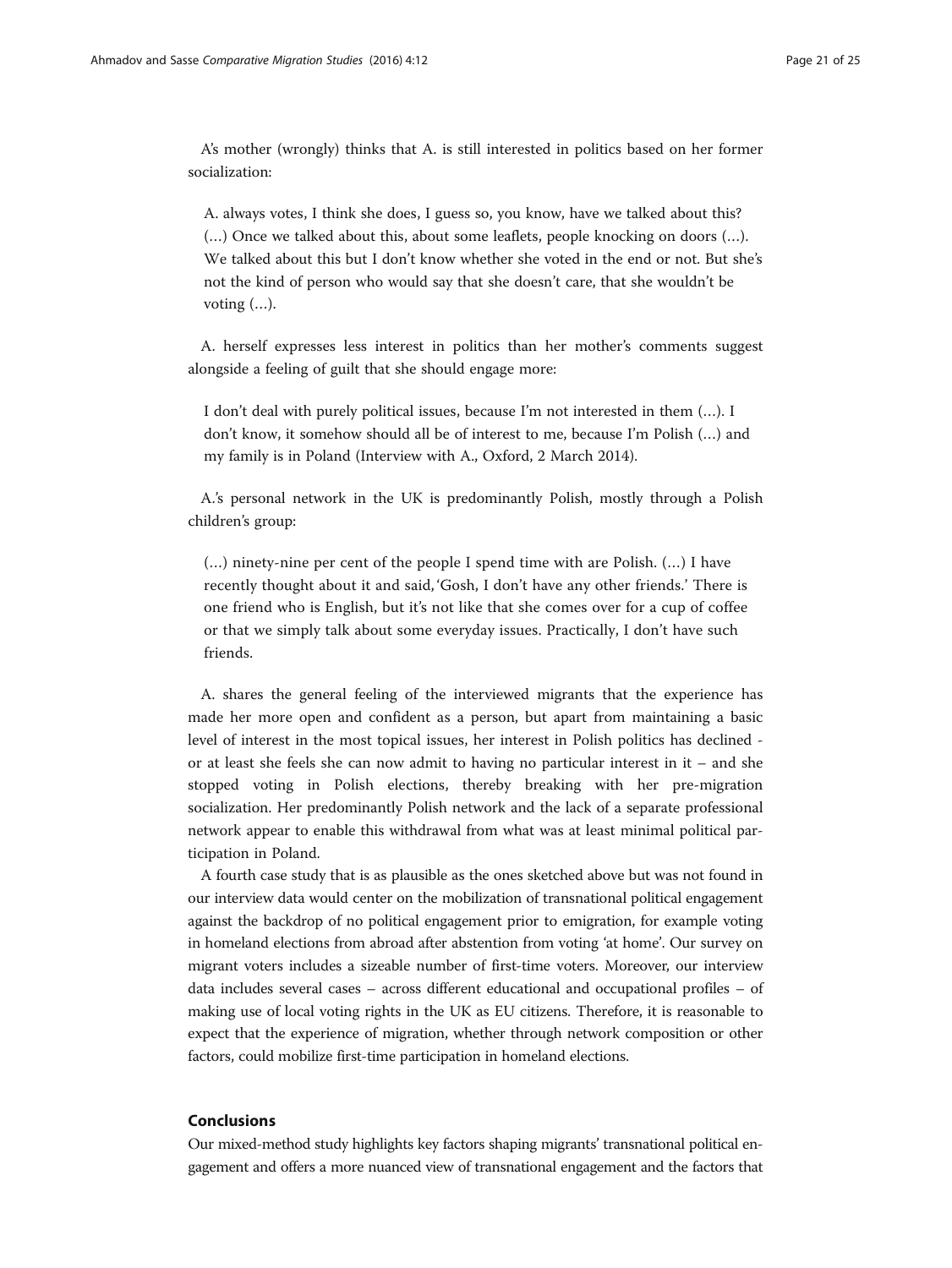maintain and (de-)mobilize such engagement. The survey demonstrates the significance of the two factors hypothesized to increase transnational political engagement: integration (measured by the time spent in migration and residency status) and the role of emigrant networks. A shorter stay and a temporary residency status are associated with higher electoral engagement with the homeland, whereas a longer stay and the resources it affords are linked to more non-electoral engagement. Contrary to the hypothesis derived from other studies that deeper integration into emigrant networks fosters transnational engagement, our survey only finds an effect on non-electoral engagement, but not on electoral engagement. Our analysis has not detected a significant effect of sub-national destination characteristics.

While the overall impression from the in-depth interviews is one of diversity – in line with previous qualitative studies focusing on individual migration experiences – several patterns have emerged that help to build a typology as a startingpoint for future quantitative and qualitative research. The interviews highlight the need for a more flexible understanding of transnational engagement. Interest in homeland affairs, motivated by the wish to root children in their Polish heritage and/or introduce British/international friends from UK-based networks to Polish culture, places and daily life are relevant dimensions that deserve further exploration. Moreover, the qualitative data has highlighted that several dimensions of transnational engagement can exist in parallel and evolve in different directions: while some aspects of pre-migration socialization are maintained, the importance of other aspects decreases or increases The interviews suggest that core political views remain stable, or are reinforced (i.e. they become 'more conservative', 'more patriotic', 'less critical' rather than changing fundamentally). However, the composition of the migrants' networks, a variable that taps into perceptions of integration, network participation, and the number of different networks maintained at once, suggests a causal mechanism that should be probed in future research: international or mixed networks seem to mobilize new forms of transnational engagement while maintaining electoral engagement. By contrast, predominantly Polish networks appear to preserve a baseline level of interest in homeland affairs while de-mobilizing political practices from before migration (e.g. voting).

Conceptually, this article proposes not only a more dynamic notion of transnational political engagement, but also adds an as yet underappreciated aspect to the definition of social remittances, namely awareness resulting from the access of the migrants' families and friends to information about life in the migrants' host society, and from the migrants' own conscious effort to inform their UK-based friends of Polish culture, politics, and daily life. These conceptual findings call for further comparative work across different migrant experiences and locations.

#### Availability of data

The data used in this article can be obtained by contacting the authors.

### Endnotes

<sup>1</sup>The majority of empirical analyses use the highly politicized terms 'assimilation' or 'integration', measured by a combination of proxies, including length of stay and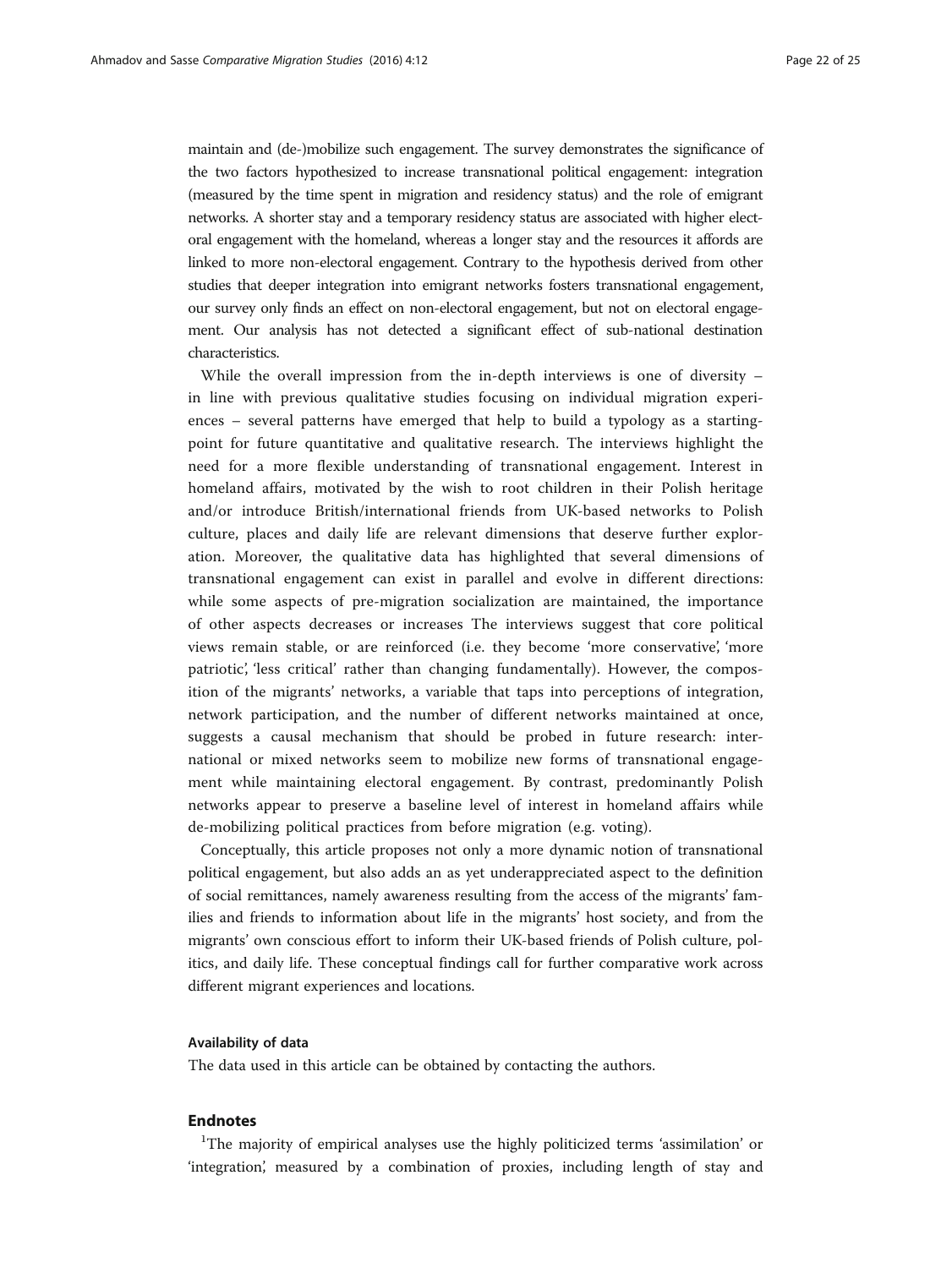residency criteria. Some scholars prefer the concept of 'incorporation' in an attempt to sidestep the politicization and put the emphasis on the different modes of incorporation (see Glick Schiller et al., [2006\)](#page-23-0), but the term ultimately faces similar operationalization dilemma. We use the term 'integration' in line with how the interviewed migrants themselves describe their relationship to different aspects of life in the UK.

 $^{2}$ Migration processes have also shown weaken state control and thereby affect a policy or legal change, for example with regard to the UK's decision not to restrict labor mobility after 2004 or Poland's double taxation legislation (Garapich, [2016](#page-23-0)).

 $3$ Recent survey-based research on Polish and Ukrainian migrants has shown that important predictors of domestic vote choice hold among migrant voters, thereby guarding against the assumption that migrant political preferences necessarily change in migration (Ahmadov & Sasse, [2015](#page-23-0)).

<sup>4</sup>While the extraterritorial vote can only ever make a difference in very closely contested elections, its extensive coverage in the Polish media has increased its salience and Polish parties across the political spectrum actively compete for the support of migrant voters (Lesińska, [2013](#page-24-0)).

5 OECD census data from 2000 is also incomplete and does not provide a good comparative reference point due to the difference in timing, that spans the critical event of Poland's accession to the EU in 2004 (Dumont, [2008\)](#page-23-0).

6 Oxford City Council. 2016. Country of Birth: Census 2011. Accessed 18 April 2016 at: [https://www.oxford.gov.uk/downloads/file/1076/country\\_of\\_birth.](https://www.oxford.gov.uk/downloads/file/1076/country_of_birth) The biggest employers are the BMW Mini Cooper plant, Unipart, the NHS, and university colleges (information provided by Oxford City Council).

 $7$ The distinction between Polish and international networks identified by the interviewees is not identical with the variable 'network source' used in the statistical analysis. 'Network source' measures the difference between homeland and host society sources of support. While this count variable includes family members and friends who migrated earlier and migrants of other nationalities in the UK, the general description of the interviewees' main personal networks goes beyond the issue of concrete help. Similarly, the variable 'diaspora links' includes regular contact with recent Polish migrants, but this count variable also includes a range of other links with the older Polish diaspora.

#### Competing interests

The author(s) declare that they have no competing interests.

#### Authors' contributions

AKA and GS contributed equally to the research and the drafting of this article. All authors read and approved the final manuscript.

#### Authors' information

N/A

#### Acknowledgements

The research for this paper was supported by a British Academy Small Research Grant [SG/01251], a Small Grant from the John Fell OUP Research Fund [103/851] and a Large Grant from the Leverhulme Trust (M3RVQL00). We are grateful for Krzysztof Arciszewksi's research assistance. We have benefited from the constructive comments on earlier versions of this paper by Thomas Lacroix, Peggy Levitt, Ilka Vari-Lavoisier, the participants of the workshop 'Following the Flows: Transnational Approaches to Intangible Transfers' at Princeton (19-20 September 2014) and three anonymous reviewers.

#### Author details

<sup>1</sup>University College, Leiden University, Anna van Buerenplein 301, The Hague 2595 DG, The Netherlands. <sup>2</sup>Department of Politics and International Relations & School of Interdisciplinary Area Studies, Nuffield College, New Road, Oxford OX1 1NF, UK.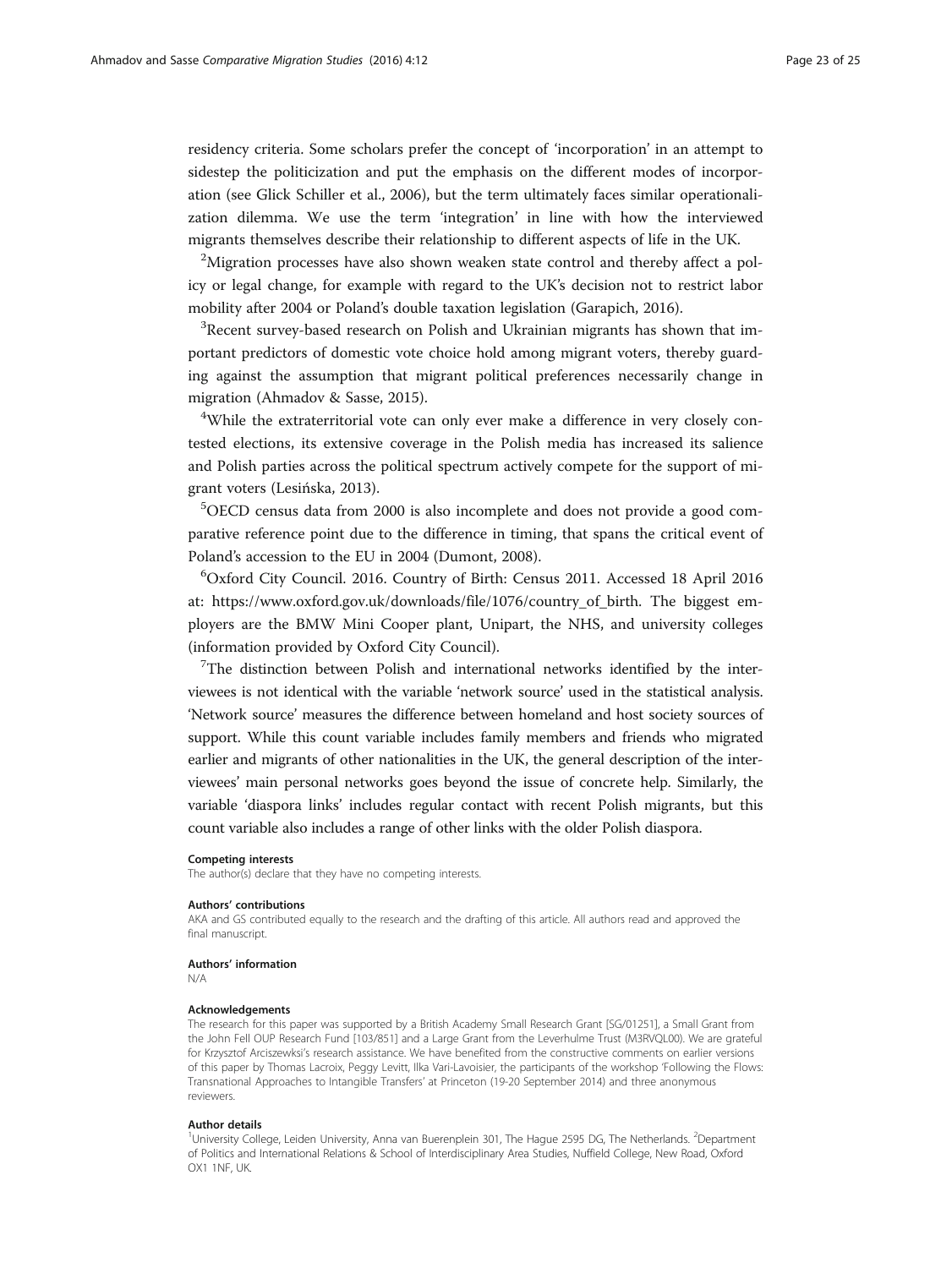<span id="page-23-0"></span>Received: 16 September 2015 Accepted: 13 April 2016 Published online: 03 November 2016

#### References

- Ahmadov, A. K., & Sasse, G. (2015). Migrants' regional allegiances in homeland elections: evidence on voting by Poles and Ukrainians. Journal of Ethnic and Migration Studies, 41(11), 1769–1793.
- Ahmadov, A. K., & Sasse, G. (2016). A Voice Despite Exit The Role of Assimilation, Emigrant Networks, and Destination in Emigrants' Transnational Political Engagement. Comparative Political Studies, 49(1), 78–114.
- Bauböck, R. (2003). Towards a Political Theory of Migrant Transnationalism. International Migration Review, 37(3), 700–723.
- Bell, J. (2016). Migrants: keeping a foot in both worlds or losing the ground beneath them? Transnationalism and integration as experienced in the everyday lives of Polish migrants in Belfast, Northern Ireland. Social Identities, 22(1), 80–94.
- Borjas, G. J. (1987). Self-Selection and the Earnings of Immigrants. The American Economic Review, 77(4), 531–553.
- Burgess, K. (2012). Collective Remittances and Migrant-State Collaboration in Mexico and El Salvador. Latin American Politics and Society, 54(4), 119-146.
- Burgess, K. (2014). Unpacking the Diaspora Channel in New Democracies. Studies in Comparative International Development, 49(1), 13–43.
- Cameron, A. C., & Trivedi, Pravin K. (2009). Microeconometrics Using Stata. College Station, TX: Stata Press. Careja, R., & Emmenegger, P. (2012). Making Democratic Citizens: The Effects of Migration Experience on Political
- Attitudes in Central and Eastern Europe. Comparative Political Studies, 45(7), 875–902.
- Doyle, O., & Fidrmuc, J. (2004). Voice of the Diaspora: An Analysis of Migrant Voting Behaviour. IIIS, Trinity College: Discussion Paper No. 42.
- Dumont, J.-C. (2008). A profile of immigrant populations in the 21st century: data from OECD countries. Paris: OECD Publications.
- Eggert, N., & Pilati, K. (2014). Networks and political engagement of migrant organisations in five European cities. European Journal of Political Research, 53(4), 858–875.
- Escobar, C., Arana, R., & McCann, J. A. (2014). Assessing Candidates at Home and Abroad: A Comparative Analysis of Colombian Expatriates in the 2010 Presidential Elections. Latin American Politics and Society, 56(2), 115–140.
- Escobar, C., Arana, R., & McCann, J. A. (2015). Expatriate voting and migrants' place of residence: Explaining transnational participation in Colombian elections. Migration Studies, 3(1), 1–31.
- Fihel, A., & Kaczmarczyk, P. (2009). Migration: a threat or a chance? Recent migration of Poles and its impact on the Polish labour market. In K. Burrell (Ed.), Polish migration to the UK in the 'new' European Union after 2004 (pp. 23-48). Farnham: Ashgate.
- Frankel, M. (1983). Sampling Theory. In P. H. Rossi, J. D. Wright, & A. B. Anderson (Eds.), Handbook of Survey Research (pp. 21–67). New York: Academic.
- Garapich, M. P. (2016). Breaking borders, changing structures transnationalism of migrants from Poland as anti-state resistance. Social Identities, 22(1), 95–111.
- Glaser, B. G., & Strauss, A. L. (1967). The discovery of grounded theory: Strategies for qualitative research. New Brunswick: Aldine Transaction.
- Glick Schiller, N., Basch, L., & Blanc, C. S. (Eds.). (1992). Toward a Transnational Perspective on Migration. New York: Academy of Sciences.
- Glick Schiller, N., & Çağlar, A. (2009). Towards a Comparative Theory of Locality in Migration Studies. Journal of Ethnic and Migration Studies, 35(2), 177–202.
- Glick Schiller, N., Çağlar, A., & Guldbrandsen, T. C. (2006). Beyond the ethnic lens: Locality, globality, and born-again incorporation. American Ethnologist, 33(4), 612–633.
- GUS (Główny Urzad Statystyczny). (2012). Wyniki Narodowego Spisu Powszechnego Ludności i Mieszkań 2011 [The results of the National Census of Population and Housing 2011]. Summary of results presented at Demography Congress in Warsaw, 22-23 March. [http://web.archive.org/web/20130116214520/http://www.stat.gov.pl/cps/rde/xbcr/gus/PUBL\\_lu\\_](http://web.archive.org/web/20130116214520/http://www.stat.gov.pl/cps/rde/xbcr/gus/PUBL_lu_nps2011_wyniki_nsp2011_22032012.pdf) [nps2011\\_wyniki\\_nsp2011\\_22032012.pdf](http://web.archive.org/web/20130116214520/http://www.stat.gov.pl/cps/rde/xbcr/gus/PUBL_lu_nps2011_wyniki_nsp2011_22032012.pdf). Accessed 18 Apr 2016
- Goldring, L. (2004). Family and Collective Remittances to Mexico. Development and Change, 35(4), 799–840.
- Gordon, M. M. (1964). Assimilation in American life. New York: Oxford University Press.
- Goździak, E. M. (2014). Polish Migration after the Fall of the Iron Curtain. International Migration, 52(1), 1–3.
- Guarnizo, L. E., Portes, A., & Haller, W. (2003). Assimilation and Transnationalism: Determinants of Transnational Political Action among Contemporary Migrants. American Journal of Sociology, 108(6), 1211–1248.
- Ipsos MORI. (2004). Monthly Political Monitor.
- Itzigsohn, J., Dore, C., Hernandez, E., & Vazques, O. (1999). Mapping Dominican Transnationalism. Ethnic and Racial Studies, 22(2), 316–339.
- Itzigsohn, J., & Villacres, D. (2008). Migrant Political Transnationalism and the Practice of Democracy: Dominican external voting rights and Salvadoran home town associations. Ethnic and Racial Studies, 31(4), 664–686.
- Jones-Correa, M. (1998). Different paths: Gender, immigration and political participation. International Migration Review, 32(2), 326–349.
- Kapur, D. (2004). Remittances: The new development mantra. G-24 Discussion Paper Series No. 29, Research papers for the Intergovernmental Group of Twenty-Four on International Monetary Affairs. New York and Geneva: United Nations Publications, April. [http://unctad.org/en/Docs/gdsmdpbg2420045\\_en.pdf.](http://unctad.org/en/Docs/gdsmdpbg2420045_en.pdf) Accessed 18 Apr 2016.
- Kish, L. (1967). Survey Sampling. New York: Wiley.
- Kubal, A. (2015). Legal consciousness as a form of social remittance? Studying return migrants' everyday practices of legality in Ukraine. Migration Studies, 3(1), 68–88.
- Lafleur, J.-M., & Sánchez-Domínguez, M. (2015). The political choices of emigrants voting in home country elections: a socio-political analysis of the electoral behaviour of Bolivian external voters. Migration Studies, 3(2), 155-181.